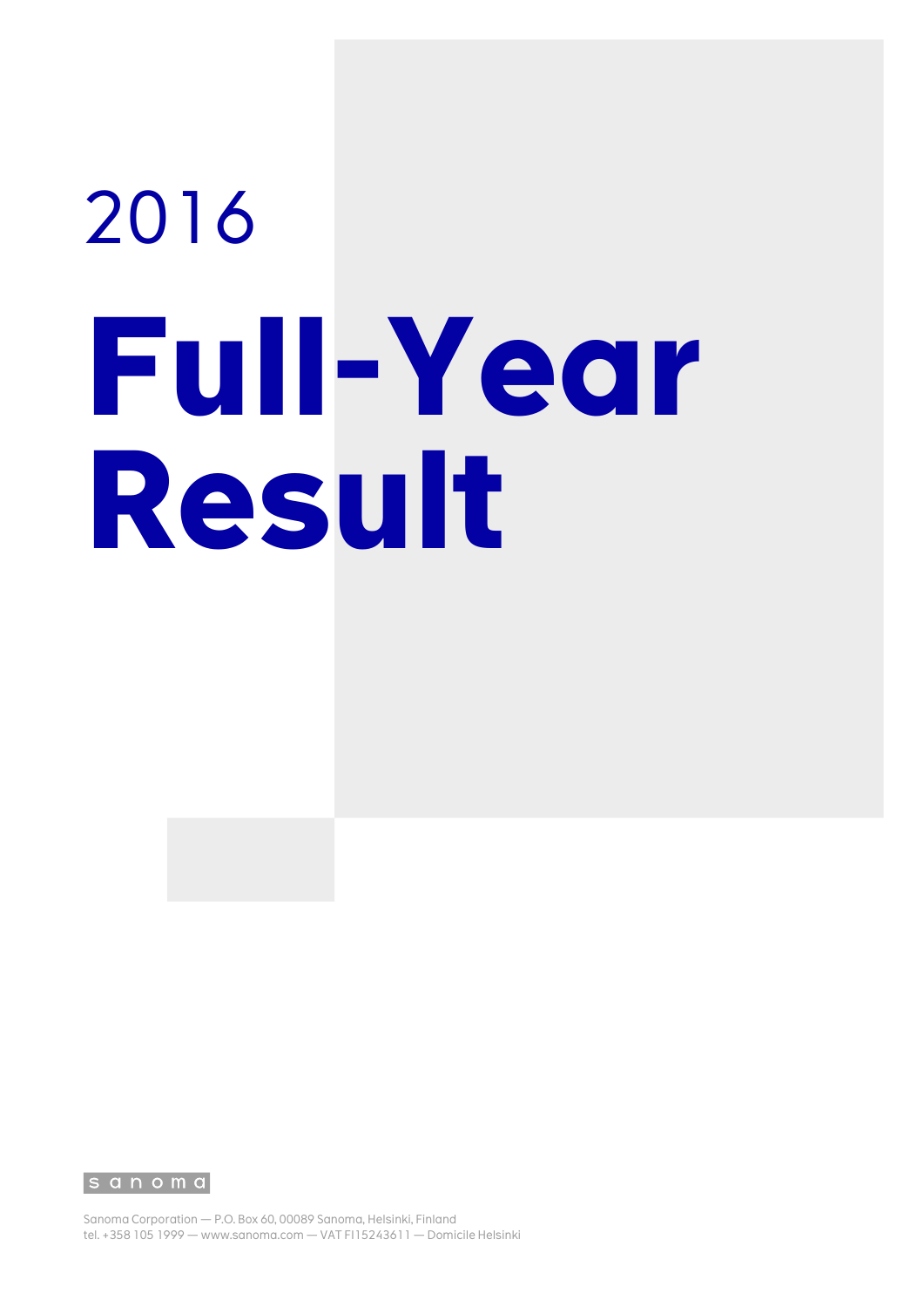# **Sanoma's 2016 Full-Year Result:**

# **Back on Track Faster than Expected**

# **Performance improvement continued in the fourth quarter**

Sanoma Corporation, Financial Statement Release, 7 February 2017 at 8:30 CET+1

# **Fourth quarter**

- Net sales amounted to EUR 398.1 million (2015: 409.3).
- Adjusted for changes in the Group structure, Sanoma's net sales were stable.
- Operational EBIT increased to EUR 1.4 million (2015: -8.4).
- Operating profit was EUR -23.2 million (2015: -131.3).
- Earnings per share were EUR -0.20 (2015: -0.69).
- Operational earnings per share were EUR -0.07 (2015: -0.09).
- Cash flow from operations was EUR 105.8 million (2015: 68.7).
- Items affecting comparability included in the operating profit amounted to EUR -24.6 million (2015: -122.9), mainly related to restructuring expenses and impairments. In the fourth quarter of 2015, the items were mainly related to impairment of goodwill and intangible assets, sales losses and restructuring expenses.

# **2016**

- Net sales amounted to EUR 1,639.1million (2015: 1,716.7).
- $-$  Adjusted for changes in the Group structure, Sanoma's net sales were stable  $(+0.1\%)$ .
- Operational EBIT improved significantly, to EUR 167.9 million (2015: 83.7).
- Operating profit increased to EUR 196.6 million (2015: -123.1)
- $-$  Earnings per share were EUR 0.65 (2015: -0.91).
- Operational earnings per share were EUR 0.51 (2015: 0.13).
- Cash flow from operations was EUR 153.5 million (2015: 25.5).
- Net debt/adj. EBITDA ratio was 3.2 times (2015: 5.1) after the redemption of the hybrid.
- $-$  The Board of Directors proposes a dividend of EUR 0.20 per share (2015: 0.10).
- Items affecting comparability included in the operating profit amounted to EUR 28.7 million (2015: -206.8), mainly related to settlement of the Dutch defined benefit pension plans, sales gains as well as restructuring expenses and impairments. In 2015, the items were mainly related to impairment of goodwill and intangible assets, sales losses and restructuring expenses.

# **Outlook**

For 2017, Sanoma expects that the Group's consolidated net sales adjusted for structural changes will be stable and the operational EBIT margin will be around 10%.

The outlook is based on the assumption of the advertising markets development in the Netherlands and Finland being in line with that of 2016.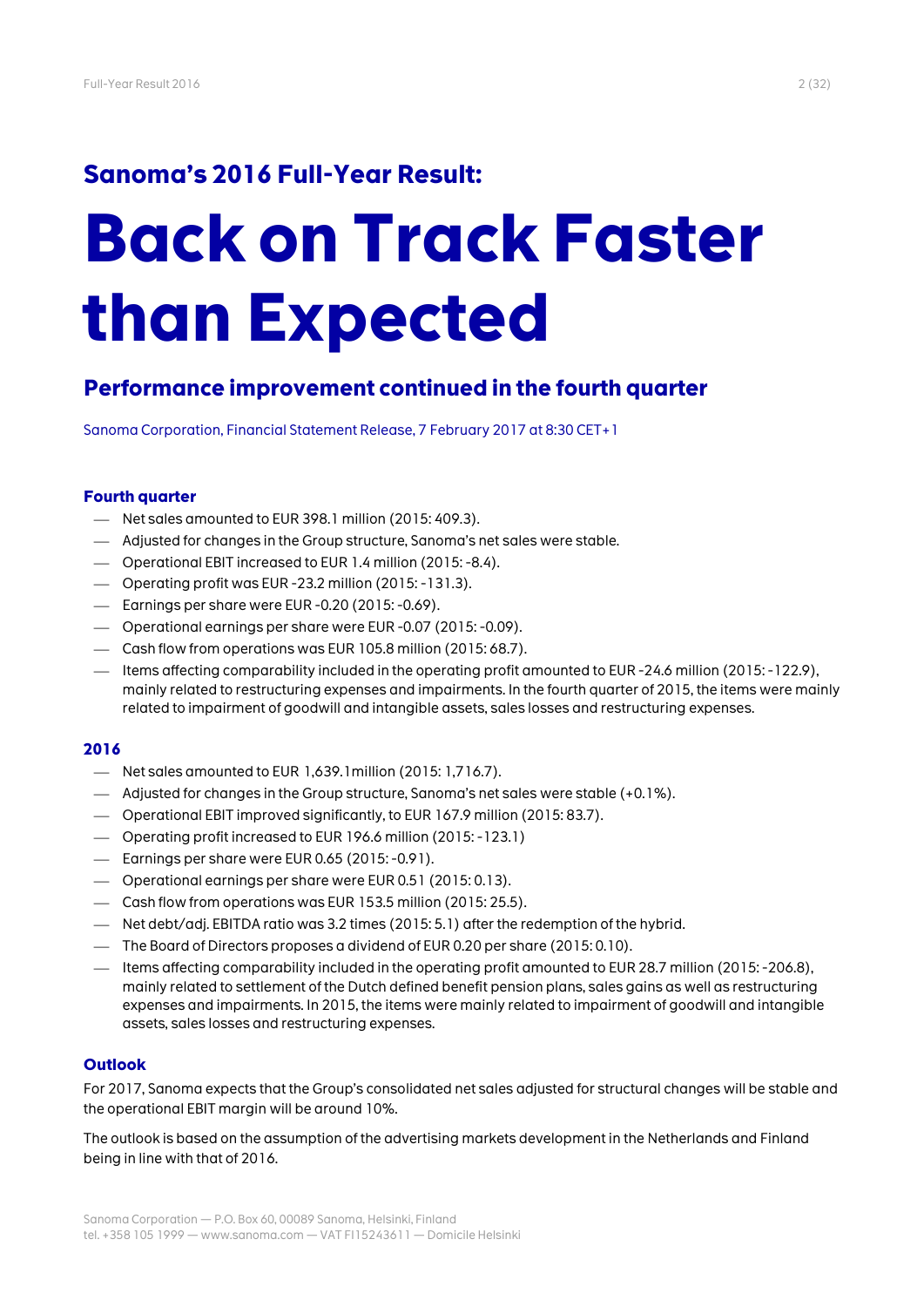| <b>EUR million</b>                                 | $10 - 12/$<br>2016 | $10 - 12/$<br>2015 | Change<br>℅ | $1 - 12/$<br>2016 | $1 - 12/$<br>2015 | Change<br>% |
|----------------------------------------------------|--------------------|--------------------|-------------|-------------------|-------------------|-------------|
| Net sales                                          | 398.1              | 409.3              | $-2.7$      | 1,639.1           | 1,716.7           | $-4.5$      |
| <b>Operational EBIT</b>                            | 1.4                | $-8.4$             |             | 167.9             | 83.7              |             |
| % of net sales                                     | 0.3                | $-2.1$             |             | 10.2              | 4.9               |             |
| Operating profit                                   | $-23.2$            | $-131.3$           |             | 196.6             | $-123.1$          |             |
| Result for the period                              | $-32.1$            | $-131.4$           |             | 116.0             | $-157.7$          |             |
| Cash flow from operations                          | 105.8              | 68.7               | 54.1        | 153.5             | 25.5              |             |
| Capital expenditure *                              | 12.2               | 11.5               | 5.5         | 34.8              | 54.7              | $-36.4$     |
| % of net sales                                     | 3.1                | 2.8                |             | 2.1               | 3.2               |             |
| Return on equity (ROE), % **                       |                    |                    |             | 10.9              | $-13.6$           |             |
| Return on investment (ROI), % **                   |                    |                    |             | 9.9               | $-5.3$            |             |
| Equity ratio, %                                    |                    |                    |             | 41.0              | 39.5              |             |
| Net gearing, %                                     |                    |                    |             | 78.4              | 77.8              |             |
| Number of employees at the end of the period (FTE) |                    |                    |             | 5,227             | 6,116             | $-14.5$     |
| Average number of employees (FTE)                  |                    |                    |             | 5,384             | 6,776             | $-20.5$     |
| Earnings/share, EUR                                | $-0.20$            | $-0.69$            |             | 0.65              | $-0.91$           |             |
| Cash flow from operations/share, EUR               | 0.65               | 0.42               | 54.2        | 0.95              | 0.16              |             |
| Equity/share, EUR                                  |                    |                    |             | 4.39              | 4.59              | $-4.2$      |
| Dividend/share, EUR ***                            |                    |                    |             | 0.20              | 0.10              |             |
| Market capitalisation                              |                    |                    |             | 1,338.4           | 633.7             |             |

# **Key indicators (based on reported figures, not adjusted for structural changes)**

\* Including finance leases.

\*\* Rolling 12-month period. \*\*\* Dividend for 2016 is a proposal by the Board of Directors.

Sanoma presents certain financial performance measures (alternative performance measures or APMs) on a non-IFRS basis. The APMs are provided to reflect the underlying business performance and to enhance comparability from period to period. APMs should not be considered as a substitute for measures of performance in accordance with IFRS. More information is available at Sanoma.com.

# **Organic Growth, %**

|               | 10-12/2016 vs. 10-12/2015 | $1-12/2016$ vs. $1-12/2015$ $1-12/2015$ vs. $1-12/2014$ |        |
|---------------|---------------------------|---------------------------------------------------------|--------|
| Media BeNe    | $-2.2$                    | 0.5                                                     | $-1.4$ |
| Media Finland | 0.8                       | 0.7                                                     | $-4.1$ |
| Learning      | 15.9                      | $-2.5$                                                  | $-4.0$ |
| Group         | 0.0                       | 0.1                                                     | $-3.4$ |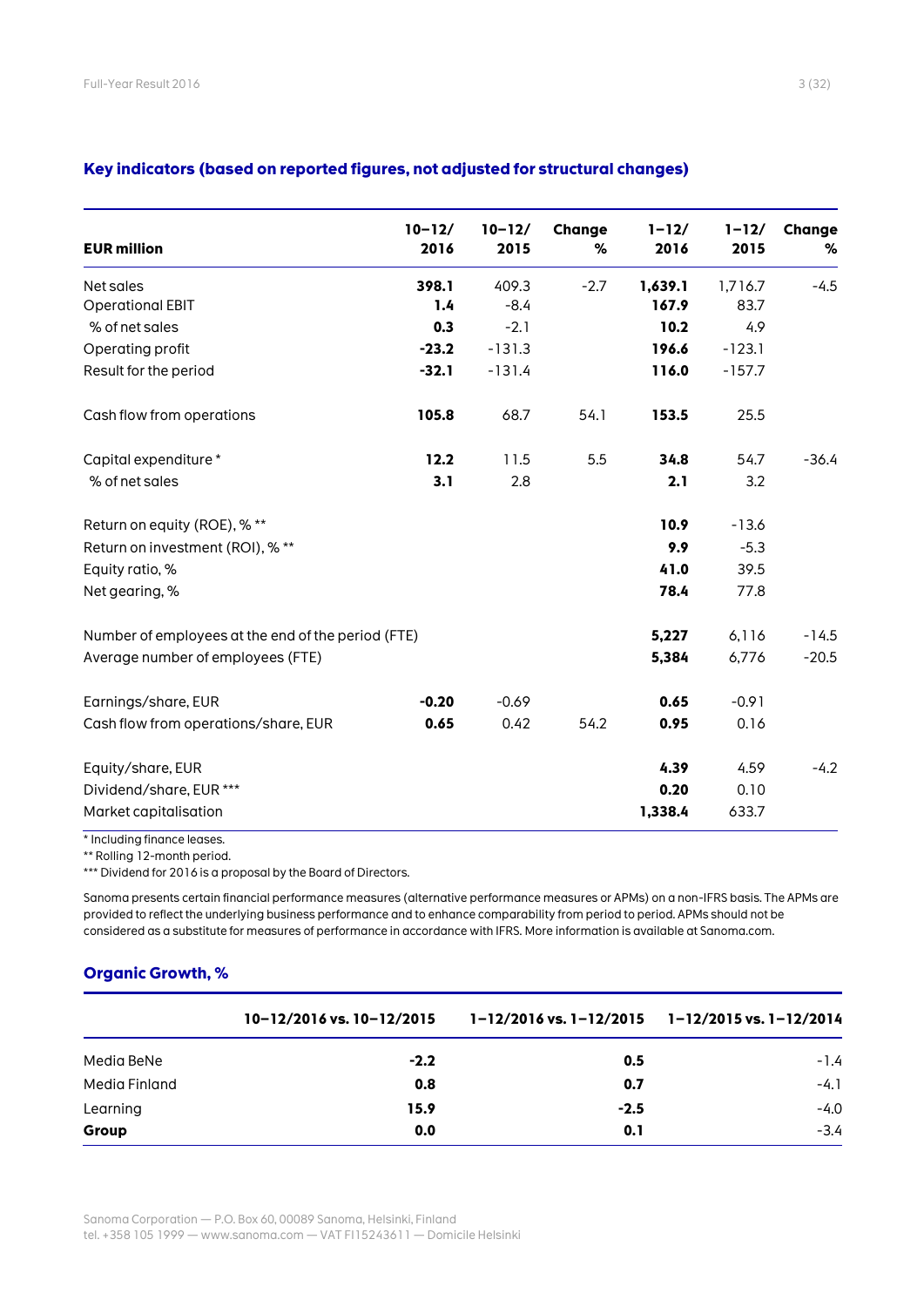### **Susan Duinhoven, President and CEO**

"Sanoma's performance in the fourth quarter of the year was in line with the significant improvement in results seen in previous quarters. In 2016, our organic net sales were stable. The benefits from the cost innovation initiatives, started in the third quarter of 2015, came in faster than anticipated and our operational EBIT in 2016 doubled to EUR 167.9 million.

In Media BeNe, all businesses posted improved results in 2016 due to successful cost innovations. Most of the increase in profits came from the Dutch print and online brand portfolio. According to a recent study, Sanoma is the leading local online publisher and our Dutch news site NU.nl reaches 67% of the population monthly.

In 2016, Media Finland's results improved very significantly driven by cost innovations. In addition, the good development of non-print sales contributed to increased profitability. Non-print sales amounted to 42% of net sales at the end of the year (2015: 38%). Nelonen's share of TV viewing increased throughout the year and rose in the fourth quarter to 35.8% from 32.6% in the comparable period last year. Media Finland will be continuing with the implementation of the over 100 'Suunta' revenue, cost and process improvement initiatives, and the profitability in 2017 is likely to be affected by related development costs.

Also Learning had a good year. Curriculum changes, successes of the digital learning platform Bingel, as well as the acquisition of De Boeck in Belgium contributed to 8% increase in sales in the Western European markets in 2016. In Poland, we were able to increase our market share, but the sharp market decline influenced Learning's total net sales negatively. The improved market share makes Sanoma well positioned to invest in developing new methods to support the new educational reform beginning in 2017. Profitability in Learning improved significantly, driven by cost innovations in all businesses.

Our significantly improved cash flow has enabled us to deleverage our balance sheet during 2016 considerably. For 2016, the Board proposes a dividend of EUR 0.20 (2015: 0.10). Deleveraging continues to be important also in the coming years and we have reviewed our long-term financial targets to reflect this. Our new dividend policy, published today, will also be based on cash flow. From 2017 onwards, we aim to pay an increasing dividend, equal to 40–60% of annual cash flow from operations less capital expenditure. The improvements in cash flows and continued deleveraging will have a positive effect on our operational earnings per share going forward.

The faster than expected improvement in our results clearly shows the strength of Sanoma. The strong brands, the good market positions and the great teams working to serve our customers have been able to get the company back on track in 2016. We look forward to continue on our transformation path and further improve our processes and products in 2017."

### **Group outlook**

For 2017, Sanoma expects that the Group's consolidated net sales adjusted for structural changes will be stable and the operational EBIT margin will be around 10%.

The outlook is based on the assumption of the advertising markets development in the Netherlands and Finland being in line with that of 2016.

## **Net sales**

### **Fourth quarter**

In October–December, Sanoma's net sales decreased by 2.7% and amounted to EUR 398.1 million (2015: 409.3). Divestments of non-core operations had a negative impact on net sales. Adjusted for changes in the Group structure, net sales were stable.

Non-print sales grew by 5.9% to EUR 182.8 million (2015: 172.6) mainly as a result of increased TV and online advertising sales.

Advertising sales decreased overall by 1.8% to EUR 168.3 million (2015: 171.3). Print advertising sales decreased, while digital advertising showed growth. Circulation sales decreased by 3.5% to EUR 135.5 million (2015: 140.5). Learning's sales increased by 17.8% to EUR 27.9 million (2015: 23.7). Other sales decreased by 10.0% to EUR 66.5 million (2015: 73.9) due to divestments.

### **2016**

In 2016, Sanoma's net sales decreased by 4.5% and amounted to EUR 1,639.1 million (2015: 1,716.7) due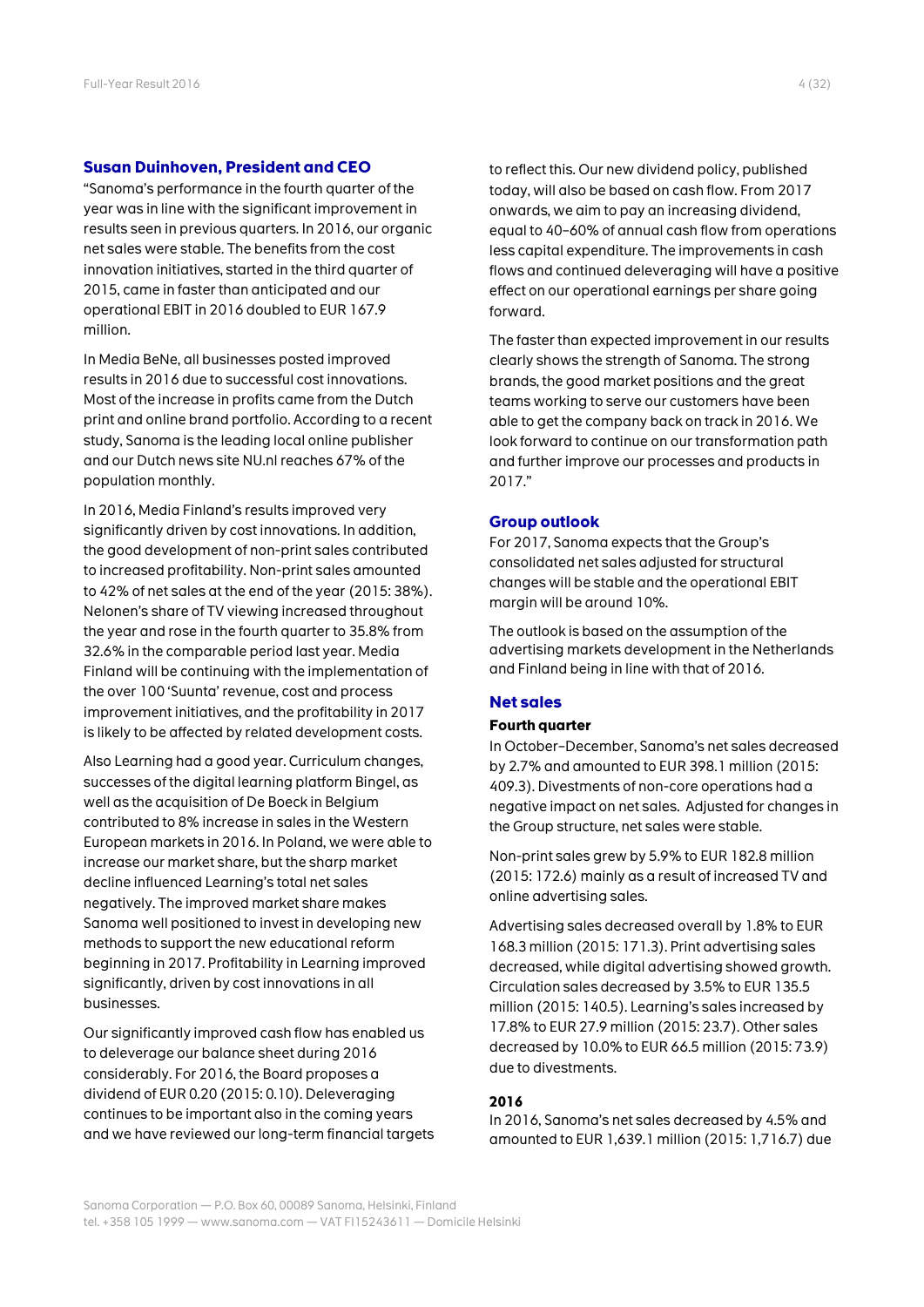to divestments. Adjusted for changes in the Group structure, net sales were at the previous year's level.

Non-print sales grew by 7.1% to EUR 618.3 million (2015: 577.1).

Without adjusting for structural changes in the Group structure, advertising sales decreased by 2.2% to EUR

**Group's net sales by country, %**

584.5 million (2015: 597.9). Circulation sales decreased by 6.4% to EUR 546.3 million (2015: 583.6). Learning's net sales increased by 0.8% to EUR 282.6 million (2015: 280.3). Other sales decreased by 11.4% to EUR 225.8 million (2015: 254.9) due to divestments.

|                    | $10 - 12/2016$ | $10 - 12/2015$ | $1 - 12/2016$ | $1 - 12/2015$ |
|--------------------|----------------|----------------|---------------|---------------|
| <b>Netherlands</b> | 49.3           | 48.4           | 46.5          | 44.5          |
| Finland            | 39.3           | 38.9           | 38.1          | 37.1          |
| Belgium            | 8.1            | 9.7            | 9.3           | 11.5          |
| Other              | 3.3            | 3.0            | 6.1           | 6.9           |
| <b>Total Group</b> | 100.0          | 100.0          | 100.0         | 100.0         |

# **Group's net sales by type of sales, %**

|                    | $10 - 12/2016$ | $10 - 12/2015$ | $1 - 12/2016$ | $1 - 12/2015$ |
|--------------------|----------------|----------------|---------------|---------------|
|                    |                |                |               |               |
| Advertising        | 42.3           | 41.9           | 35.7          | 34.8          |
| Subscription       | 24.0           | 23.6           | 23.1          | 22.6          |
| Single copy        | 10.0           | 10.7           | 10.2          | 11.4          |
| Learning           | 7.0            | 5.8            | 17.2          | 16.3          |
| Other              | 16.7           | 18.0           | 13.8          | 14.8          |
| <b>Total Group</b> | 100.0          | 100.0          | 100.0         | 100.0         |

Other sales mainly include press distribution and marketing services, language and translation services, custom publishing, event marketing, books and printing services.

### **Result**

### **Fourth quarter**

In October–December, Sanoma's operational EBIT increased to EUR 1.4 million (2015: -8.4) mainly due to further cost innovations as well as operational improvements starting already in the third quarter of 2015.

The operational EBIT margin was 0.3% (2015: -2.1%) of net sales.

In the fourth quarter, the Group's total operating expenses, excluding items affecting comparability, decreased by 3.1%. Like-for-like cost of sales decreased by 8.5%. Fixed costs increased by 0.6%. Paper costs decreased by 15.7% and transport and distribution service by 7.7%. Employee benefit expenses increased by 3.4% due to higher level of variable compensation than in the comparable period.

In October–December, operating profit included EUR -24.6 million (2015: -122.9) of items affecting comparability related to restructuring expenses and impairments. In the fourth quarter of 2015, the items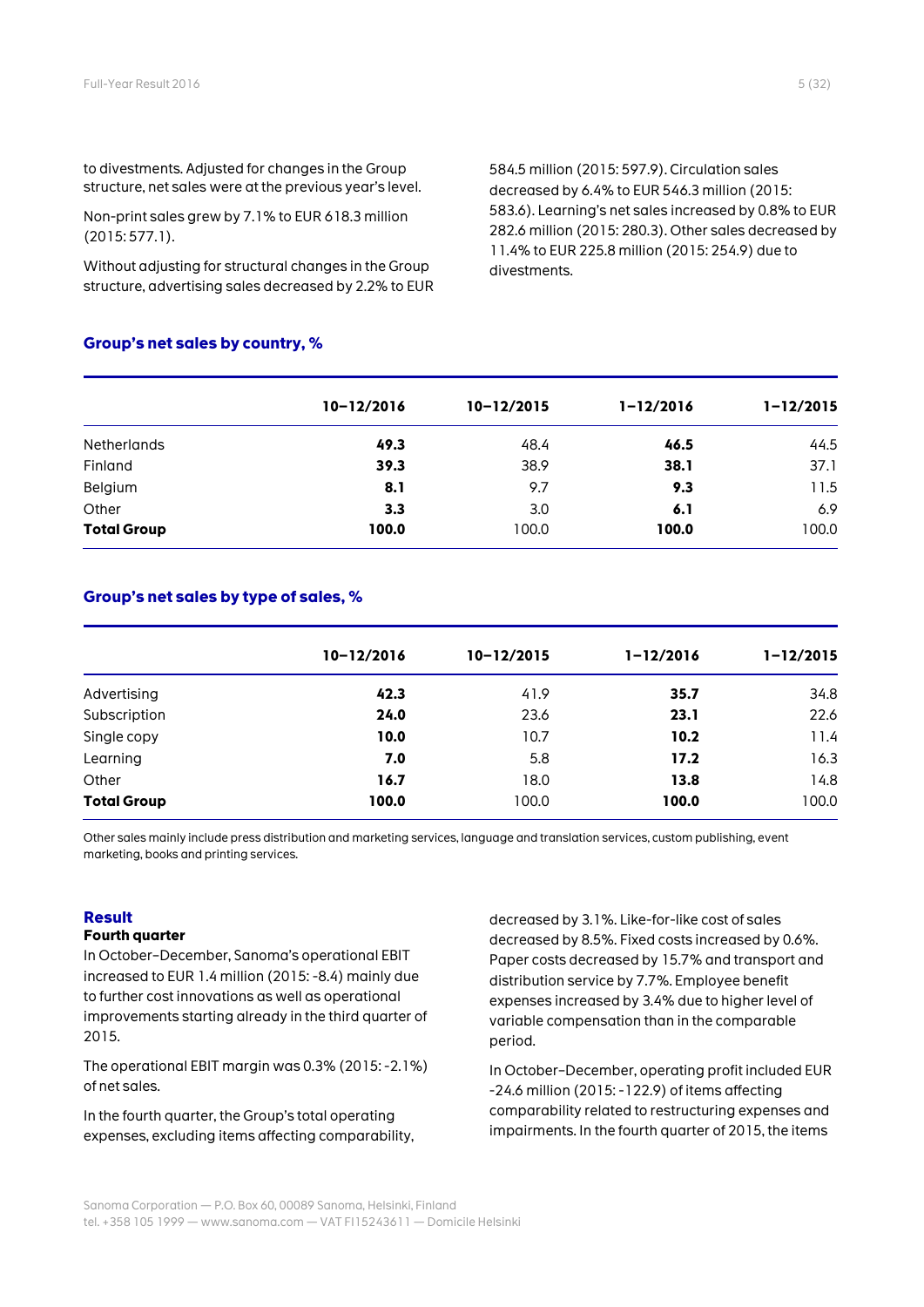were mainly related to impairment of goodwill and intangible assets, sales losses and restructuring expenses.

Sanoma's net financial items totalled EUR -13.2 million (2015: -8.8). The result before taxes amounted to EUR -38.4 million (2015: -142.0) in the fourth quarter. Earnings per share were EUR -0.20 (2015: -0.69). Operational earnings per share were EUR -0.07 (2015: -0.09).

### **2016**

Sanoma's operational EBIT in 2016 increased to EUR 167.9 million (2015: 83.7) due cost innovations.

The operational EBIT margin was 10.2% (2015: 4.9%) of net sales.

In 2016, the Group's total operating expenses, excluding items affecting comparability, decreased by 10.4%. Like-for-like cost of sales decreased by 7.7% and fixed costs by 12.2%. Paper costs decreased by 24.0% and employee benefit expenses by 13.0%.

Sanoma's operating profit in 2016 was EUR 196.6 million (2015: -123.1) or 12.0% (2015: -7.2%) of net sales.

Operating profit in 2016 included a net of EUR 28.7 million (2015: -206.8) of items affecting comparability. They were mainly related to settlement of the Dutch defined benefit pension plans, sales gains as well as restructuring expenses and impairments. In 2015, the items were mainly related to impairments of goodwill and intangible assets, sales losses and restructuring expenses.

Sanoma's full-year result included a EUR -2.4 million (2015: -0.7) result from associated companies.

Sanoma's net financial items totalled EUR -37.0 million (2015: -27.6). Financial income amounted to EUR 10.5 million (2015: 26.1), of which EUR 10.0 million were exchange rate gains (2015: 17.9). Financial expenses amounted to EUR -47.5 million (2015:-53.7), of which EUR -10.2 million were exchange rate losses (2015: -15.1). Interest expenses amounted to EUR -25.8 million (2015: -27.7).

The result before taxes amounted to EUR 157.2 million (2015: -151.4). Earnings per share were EUR 0.65 (2015: EUR -0.91). The increase is related to

better operational performance and the settlement of Dutch defined benefit pension plans as well as higher negative items affecting comparability in 2015. Operational earnings per share were EUR 0.51 (2015: 0.13).

### **Balance sheet and financial position**

At the end of 2016, Sanoma's consolidated balance sheet totalled EUR 2,605.6 million (2015: 2,765.1). The decrease is mainly attributable to divestments, the settlement of Dutch defined pension plans and lower interest-bearing debt. In 2016, the Group's cash flow from operations increased to EUR 153.5 million (2015: 25.5) as a result of increased operational performance as well as improvement in working capital, lower investments in TV programming and lower taxes. Cash flow from operations per share was EUR 0.95 (2015: 0.16).

During the year, Sanoma was able to deleverage its balance sheet significantly. At the year end, the net debt/adj. EBITDA ratio was 3.2 times (2015: 5.1). Without the redemption of the Hybrid Bond in December, the ratio would have been 2.8 times. The adjusted EBITDA used in this ratio is 12-month rolling operational EBITDA, where acquired operations are included and divested operations excluded, and where programming rights and prepublication rights have been raised above EBITDA on cash-flow basis.

Sanoma's equity ratio was 41.0% (2015: 39.5%) at the end of 2016. The return on equity (ROE) was 10.9% (2015: -13.6%) and the return on investment (ROI) was 9.9% (2015: -5.3%). Equity totalled EUR 1,002.5 million (2015: 1,029.1). Equity per share was EUR 4.39 (2015: 4.59). Interest-bearing liabilities decreased to EUR 829.6 million (2015: 899.6). Interest-bearing net debt was EUR 786.2 million (2015: 801.2).

In 2016, Sanoma successfully refinanced most of its long-term debt. In February, Sanoma signed a EUR 500 million Revolving Credit Facility with maturity of four years. In May, Sanoma did a EUR 200 million tender offer on existing bonds maturing in 2017 (original amount EUR 400 million) and to finance this tender, issued a new EUR 200 million Senior Unsecured Bond with a maturity of 3.5 years. In December, Sanoma redeemed its EUR 100 million Hybrid Bond, issued in 2013.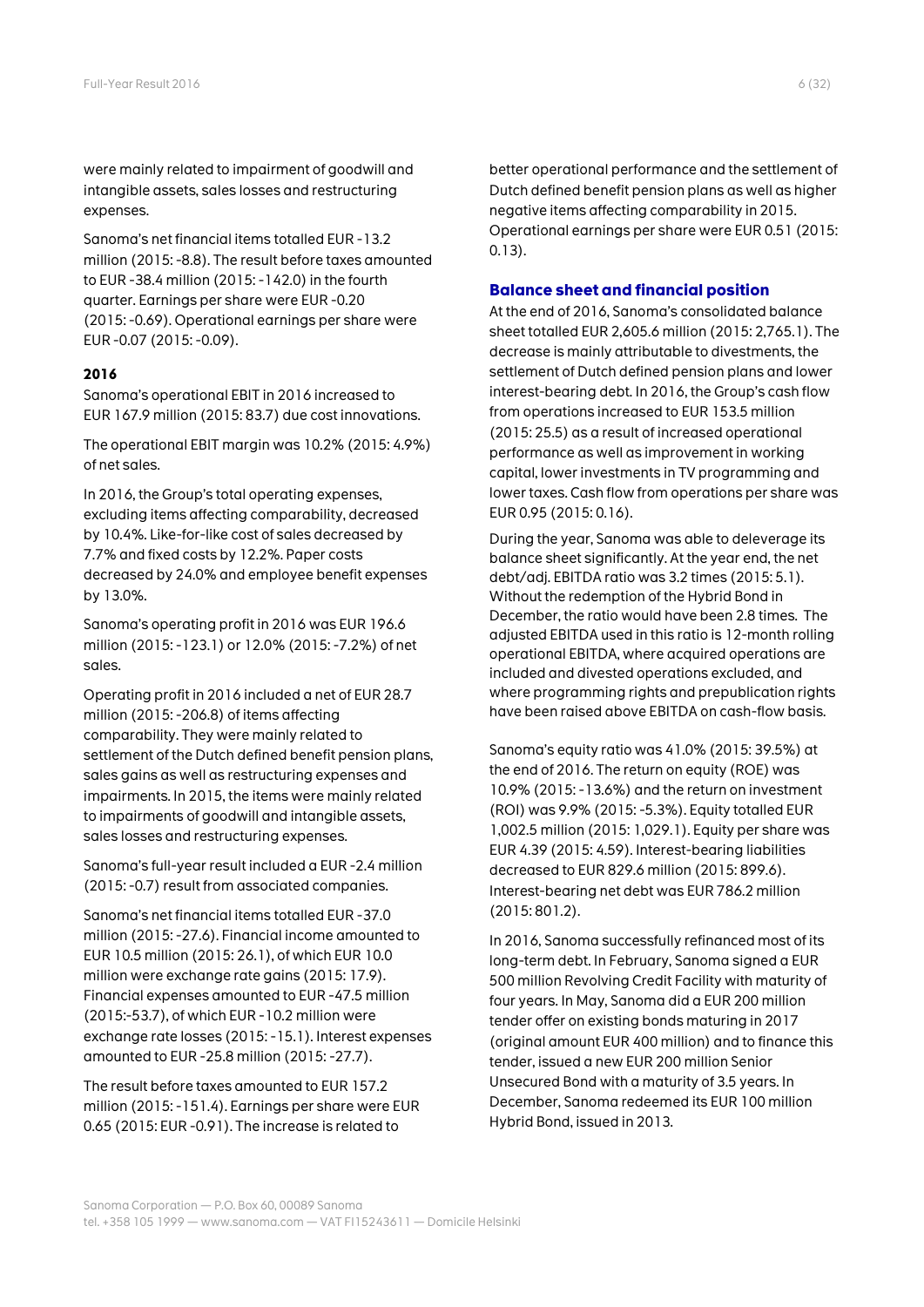### **Investments, acquisitions and divestments**

In 2016, investments in tangible and intangible assets, including finance leases, amounted to EUR 34.8 million (2015: 54.7). Investments were mainly related to digital business and ICT systems. Sanoma's business acquisitions totalled EUR 27.2 million (2015: 5.7). The impact of acquisitions on the Group's assets and liabilities was limited.

In April 2014, Sanoma announced the divestment of its majority ownership in Sanoma Lehtimedia (a publisher of newspapers in southeast Finland) and in local printing companies. The first stage of the corporate arrangement was completed in January 2015, and the company will transfer fully to the ownership of Länsi-Savo in five years. As a result of the transaction, Sanoma recognised a sales gain of EUR 3.5 million in 2015.

In February 2015, Sanoma acquired 51% of the shares and in November 20% of the shares of the Dutch social media creator agency Social 1nfluencer B.V.

In March 2015, Sanoma increased its ownership in the Finnish mobile marketing company Routa from 25% to 51%.

In April 2015, Sanoma sold its 33.3% stake in Delovoi Standard, the publisher of Russia's leading daily financial newspaper Vedomosti. Additionally, Sanoma sold its United Press portfolio of titles and its 50% stake in Viadeo. As a result of the transactions, Sanoma recognised a sales loss of EUR 6.6 million, including the currency translation adjustment.

In May 2015, Sanoma announced the divestments of three of its Belgian magazine titles. The transaction was closed in September. As a result of the transaction, Sanoma recognised a sales loss of EUR 12.2 million.

In October 2015, Oikotie, part of Sanoma Media Finland, acquired Jokakoti.fi real estate classified service and all of the shares of Jokakoti Oy.

In November 2015, Sanoma divested its majority ownership in the Finnish book-printing company Bookwell. As a result of the transaction, Sanoma recognised a sales loss of EUR 3.9 million.

In November and December 2015, Sanoma sold Belgium titles Moustique, Télé Pocket and Bloemschikken. As a result of the transactions, Sanoma recognised a sales gain of EUR 2.5 million.

In December 2015, Sanoma sold Hämeen Paino shares and buildings to DA-Design Oy. As a result of the transaction, Sanoma recognised a sales loss of EUR 6.7 million.

In December 2015, Sanoma sold its 50% stake in Fashion Press and other remaining Russian assets (the remaining operations in United Press and 50% stake in Mondadori Independent Media). Sanoma closed the transaction in March 2016.

In January 2016, Sanoma acquired 80% stake in the Finnish learning services company Tutorhouse.

In January 2016, Sanoma divested the Finnish language service company AAC Global.

In February 2016, Sanoma sold its Dutch online car classifieds business Autotrader.nl to AutoScout24. As a result of the transaction Sanoma recognised a sales gain of EUR 13.3 million.

In June 2016, Sanoma acquired the Dutch cashback marketing companies, Kortingisleuk.nl and the remaining shares of Scoupy.

In June 2016, Sanoma acquired the K-12 educational publishing activities of Group De Boeck in Belgium from Ergon Capital Partners.

In September 2016, Sanoma sold its Finnish Head Office custom publishing operations to Fokus Media.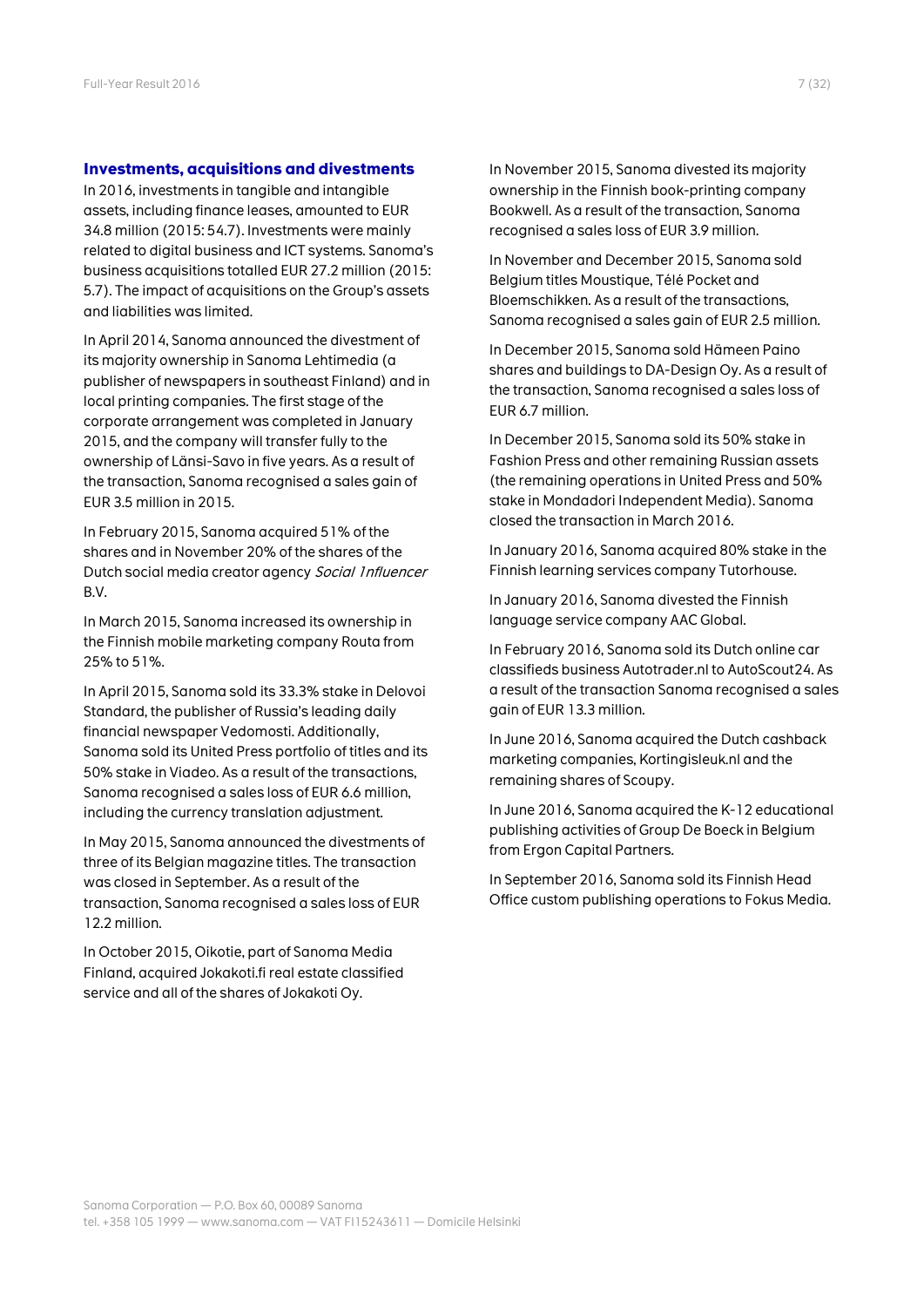# **Reconciliation of operational EBIT**

|                                                                                   | $10 - 12/$ | $10 - 12/$ | $1 - 12/$ | $1 - 12/$        |
|-----------------------------------------------------------------------------------|------------|------------|-----------|------------------|
| <b>EUR million</b>                                                                | 2016       | 2015       | 2016      | 2015             |
| <b>OPERATING PROFIT</b>                                                           | $-23.2$    | $-131.3$   | 196.6     | $-123.1$         |
| Items affecting comparability                                                     |            |            |           |                  |
| <b>Media BeNe</b>                                                                 |            |            |           |                  |
| Impairments                                                                       | $-5.5$     | $-74.4$    | $-13.6$   | $-78.2$          |
| Sales gains/losses **                                                             |            | 2.3        | 13.3      | $-9.9$           |
| Restructuring expenses                                                            | $-10.0$    | $-11.4$    | $-25.5$   | $-34.3$          |
| Others                                                                            |            |            |           |                  |
| Settlement of Dutch defined benefit pension plans                                 |            |            | 40.8      |                  |
| <b>Media Finland</b>                                                              |            |            |           |                  |
| Sales gains/losses                                                                | 0.6        | $-8.1$     | 0.5       | $-2.5$           |
| Restructuring expenses                                                            | $-4.7$     | $-14.9$    | $-7.5$    | $-18.4$          |
| Others                                                                            |            |            |           |                  |
| Transfer of surplus assets in Sanoma Pension Fund                                 | $-1.2$     |            | $-1.2$    |                  |
| Learning                                                                          |            |            |           |                  |
| Impairments                                                                       | $-4.4$     |            | $-4.4$    |                  |
| Restructuring expenses                                                            | $-8.8$     | $-9.8$     | $-10.9$   | $-11.5$          |
| <b>Others</b>                                                                     |            |            |           |                  |
| Settlement of Dutch defined benefit pension plans                                 |            |            | 22.9      |                  |
| Transfer of surplus assets in Sanoma Pension Fund                                 | 3.0        |            | 3.0       |                  |
| <b>Other companies</b>                                                            |            |            |           |                  |
| Sales gains/losses*                                                               |            | $-17.0$    | 2.7       | $-48.5$          |
| Restructuring expenses                                                            | 8.2        | 10.5       | $-0.4$    | $-3.5$           |
| Others                                                                            |            |            |           |                  |
| Transfer of surplus assets in Sanoma Pension Fund                                 | $-1.8$     |            | $-1.8$    |                  |
| Settlement of Dutch defined benefit pension plans                                 |            |            | 11.0      |                  |
| <b>ITEMS AFFECTING COMPARABILITY</b>                                              | $-24.6$    | $-122.9$   | 28.7      | $-206.8$         |
| <b>OPERATIONAL EBIT</b>                                                           | 1.4        | $-8.4$     | 167.9     | 83.7             |
| <b>Media Finland</b>                                                              |            |            |           |                  |
| Fair value remeasurement of previously held equity interest                       |            |            |           | 1.9              |
| (mobile marketing company Routa)                                                  |            |            |           |                  |
| <b>Media BeNe</b>                                                                 |            |            |           |                  |
| Impairment of equity-accounted investees                                          |            | $-1.8$     |           | $-1.8$           |
| <b>ITEMS AFFECTING COMPARABILITY IN RESULTS OF ASSOCIATED</b><br><b>COMPANIES</b> |            | $-1.8$     |           | 0.1              |
| Restructuring expenses (termination of lease agreement)                           |            |            |           | 5.5              |
| Impairment of loan                                                                | $-4.6$     | $-1.4$     | $-4.6$    | $-1.4$           |
| <b>ITEMS AFFECTING COMPARABILITY IN FINANCIAL INCOME AND</b><br><b>EXPENSES</b>   | $-4.6$     | $-1.4$     | $-4.6$    | $\overline{4.1}$ |

\* In 2015, EUR -38.0 million impairment and realisation of cumulative FX loss related to equity accounted investees in Russia and Ukraine is included in the income statement on line share of results in joint ventures.

\*\* In 2015, EUR -35.4 million of the loss on sale is included in 'Other companies' figures.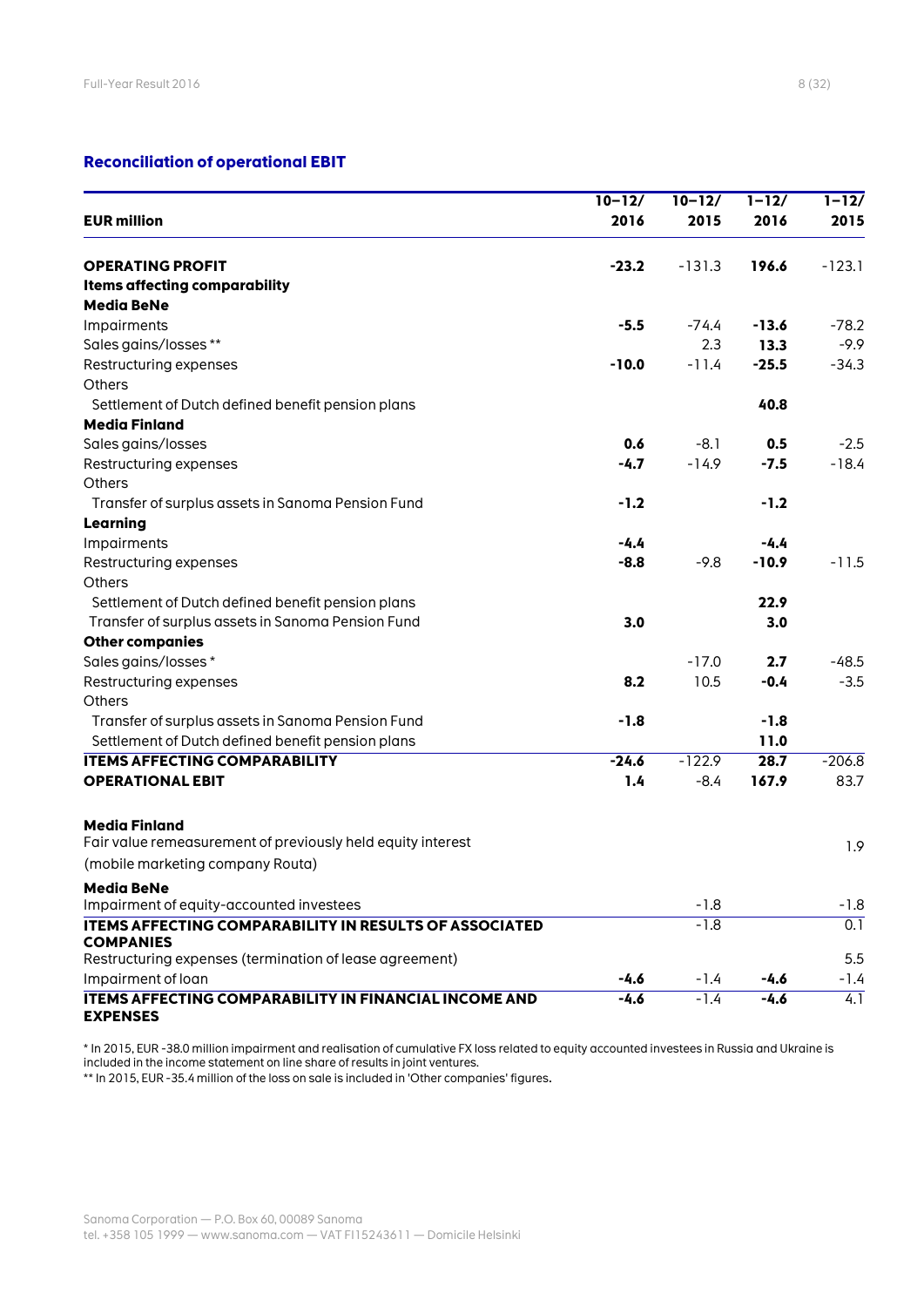# **Reconciliation of operational EPS**

| <b>EUR million</b>                                                                               | $10-12/$<br>2016 | $10 - 12/$<br>2015 | $1 - 12/$<br>2016 | $1 - 12/$<br>2015       |
|--------------------------------------------------------------------------------------------------|------------------|--------------------|-------------------|-------------------------|
| <b>RESULT FOR THE PERIOD ATTRIBUTABLE TO EQUITY</b><br><b>HOLDERS OF THE PARENT COMPANY</b>      | $-31.8$          | $-111.4$           | 110.8             | $-142.6$                |
| Current year accrued interest on the hybrid bond net of tax                                      | $-1.2$           | $-1.5$             | $-5.5$            | $-5.8$                  |
| Items affecting comparability*                                                                   | 21.4             | 97.9               | $-22.5$           | 169.2                   |
| <b>OPERATIONAL RESULT FOR THE PERIOD ATTRIBUTABLE</b><br>TO EQUITY HOLDERS OF THE PARENT COMPANY | $-11.5$          | $-14.9$            | 82.8              | 20.8                    |
| Adjusted average number of shares                                                                | 162.333.596      | 162,453,723        |                   | 162,291,679 162,721,764 |
| <b>Operational EPS</b>                                                                           | $-0.07$          | $-0.09$            | 0.51              | 0.13                    |

\* When calculating operational earnings per share, the tax effect and the non-controlling interest's share of the items affecting comparability has been deducted.

# **Reconciliation of interest-bearing net debt**

| <b>EUR million</b>                | 31.12.2016 | 31.12.2015 |
|-----------------------------------|------------|------------|
| Non-current financial liabilities | 239.1      | 507.4      |
| Current financial liabilities     | 590.5      | 392.3      |
| Cash and cash equivalents         | -43.4      | $-98.5$    |
| Interest-bearing net debt         | 786.2      | 801.2      |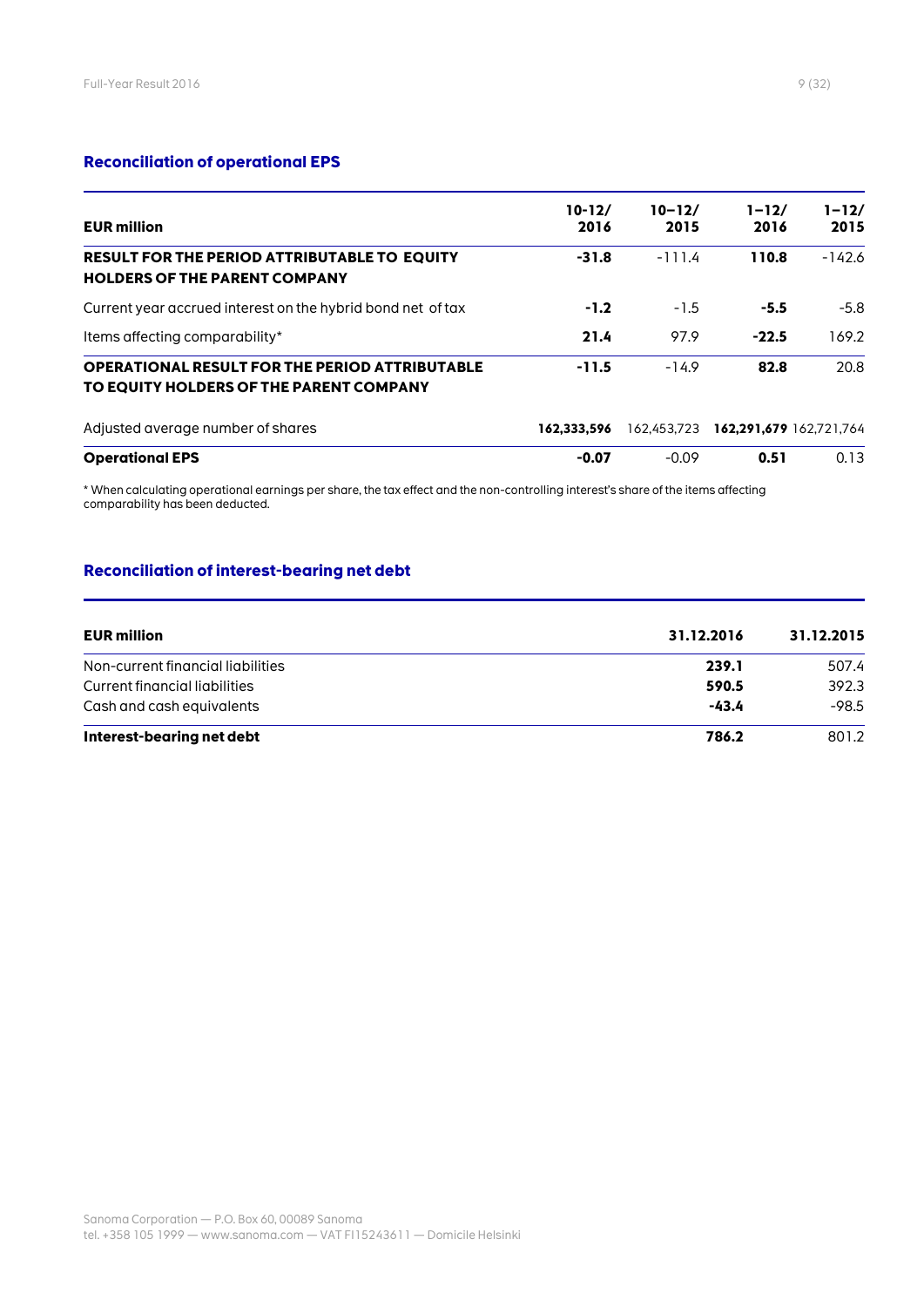# **Consumer Media**

The Consumer Media segment includes two strategic business units Media BeNe and Media Finland.

# **Consumer Media sales by type of sales, %**

|                             | $10 - 12/2016$ | $10 - 12/2015$ | $1 - 12/2016$ | $1 - 12/2015$ |
|-----------------------------|----------------|----------------|---------------|---------------|
| Advertising                 | 45.5           | 45.1           | 43.1          | 42.4          |
| Subscription                | 25.8           | 25.5           | 28.0          | 27.7          |
| Single copy                 | 10.8           | 11.5           | 12.3          | 13.9          |
| Other                       | 18.0           | 17.9           | 16.6          | 16.1          |
| <b>Total Consumer Media</b> | 100.0          | 100.0          | 100.0         | 100.0         |

Other sales mainly include press distribution and marketing services, custom publishing, event marketing, books and printing services.

# **Circulation sales growth, % (based on reported figures, not adjusted for structural changes)**

|                                  | 10-12/2016 vs. 10-12/2015 |             |             | $1 - 12/2016$ vs. $1 - 12/2015$ |             |                      |
|----------------------------------|---------------------------|-------------|-------------|---------------------------------|-------------|----------------------|
|                                  | Subscription              | Single copy | circulation | <b>Total</b> Subscription       | Single copy | Total<br>circulation |
| Media BeNe                       | -6                        | -8          | -7          | -7                              | $-16$       | -11                  |
| Media Finland                    | $+3$                      | -11         | 0           | $+2$                            | -9          | 0                    |
| of which Magazines incl. online  | 0                         | $-2$        | 0           | $+1$                            | $-7$        | L                    |
| of which Newspapers incl. online | $+2$                      | -11         | $-2$        | $+2$                            | -9          | $-2$                 |
| of which Pay-TV & Pay-VOD        | $+16$                     | -59         | $+13$       | +9                              | $-20$       | 8                    |
| <b>Total Consumer Media</b>      | -1                        | -9          | -4          | -2                              | -14         | -6                   |

# **Advertising sales growth, % (based on reported figures, not adjusted for structural changes)**

|                             |       | 10-12/2016 vs. 10-12/2015 |                      |       |         | $1 - 12/2016$ vs. $1 - 12/2015$ |
|-----------------------------|-------|---------------------------|----------------------|-------|---------|---------------------------------|
|                             | Print | Digital                   | Total<br>advertising | Print | Digital | Total<br>advertising            |
| Media BeNe                  | -31   | +2                        | -4                   | $-32$ | 0       | -6                              |
| Media Finland               | -6    | +6                        | $+2$                 | -7    | $+11$   | $+4$                            |
| <b>Total Consumer Media</b> | -16   | +3                        | -2                   | -18   | $+4$    | $-2$                            |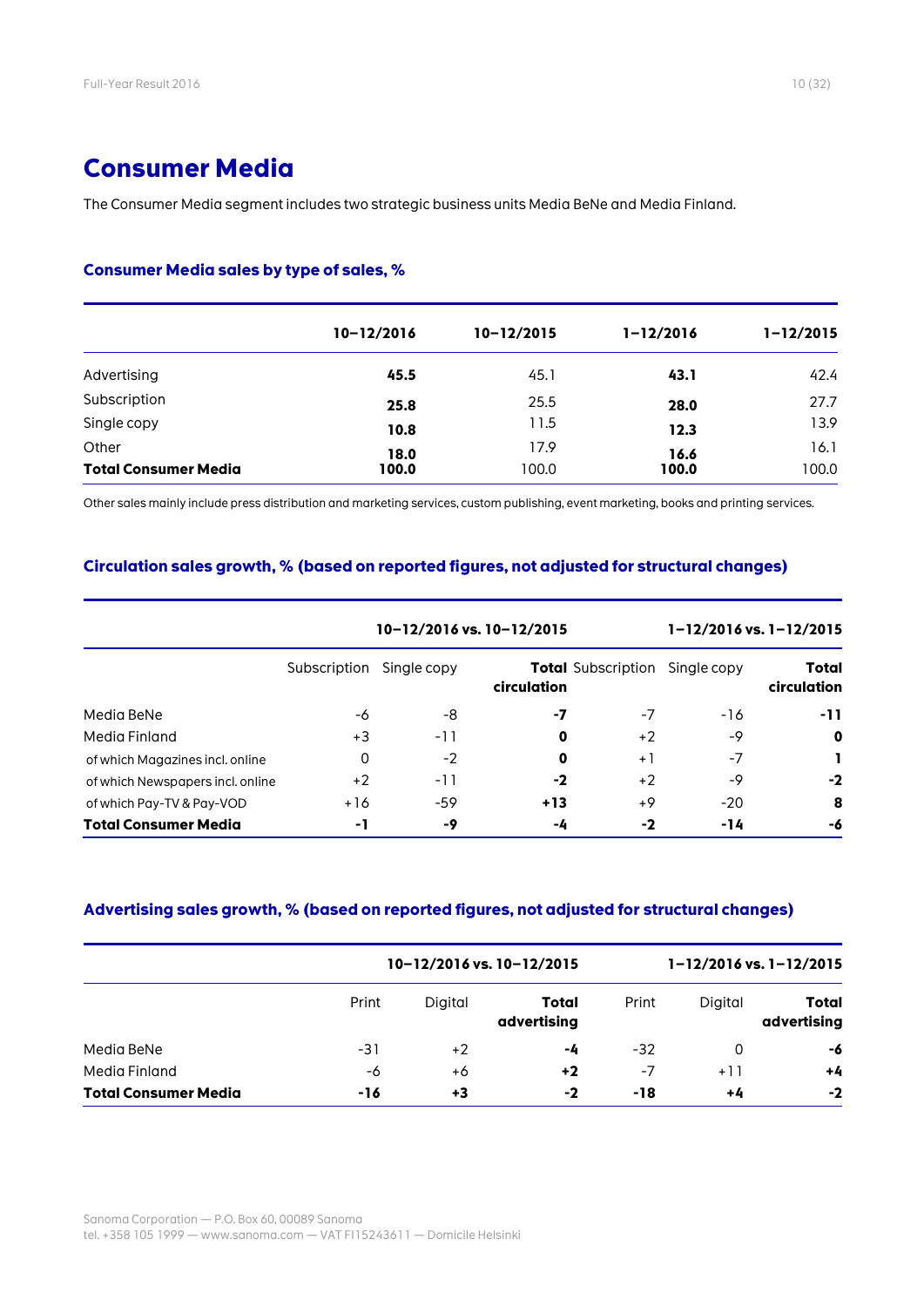# **Media BeNe**

Sanoma Media BeNe includes Dutch and Belgian consumer media operations as well as the Dutch press distribution business Aldipress. In the Netherlands, we have a leading cross media portfolio with over 50 strong brands and strong market positions in every part of the media industry: magazines, events, custom media, e-commerce, websites and apps as well as four free-to-air TV channelsand an online video platform. In Belgium, Sanoma is a prominent multi-media company, with quality magazines and digital media focusing around Women and Home & Deco. Through combining content and customer data, we develop successful marketing solutions for our clients. In total, Sanoma Media BeNe reaches over 15 million consumers every week.

- In 2016, organic net sales were stable (+0.5%) in Media Bene. The Dutch print and online portfolio performed well and also TV sales were stable.
- The TV viewing share of SBS decreased slightly, mainly due to the major sports events in the summer period. The decreasing TV viewing time trend continued in the market.
- Media BeNe's profitability improved strongly during the year, driven by the good performance of the Dutch print and online portfolio, the integration of the Digital team and cost innovations with all business units improving their results.

|                                                    | $10 - 12/$ | $10 - 12/$ | Change  | $1 - 12/$ | $1 - 12/$ | Change  |
|----------------------------------------------------|------------|------------|---------|-----------|-----------|---------|
| <b>EUR million</b>                                 | 2016       | 2015       | %       | 2016      | 2015      | %       |
| Net sales                                          | 218.0      | 227.6      | $-4.2$  | 775.9     | 829.5     | $-6.5$  |
| Digital                                            | 97.1       | 94.9       | 2.3     | 318.9     | 316.6     | 0.7     |
| Print                                              | 88.9       | 102.3      | $-13.1$ | 353.5     | 419.9     | $-15.8$ |
| Other                                              | 32.0       | 30.4       | 5.4     | 103.5     | 93.0      | 11.3    |
| Operational EBIT*                                  | 26.8       | 10.9       |         | 85.6      | 63.9      | 33.9    |
| % of net sales                                     | 12.3       | 4.8        |         | 11.0      | 7.7       |         |
| Operating profit                                   | 11.2       | $-72.3$    |         | 100.6     | $-22.8$   |         |
| Capital expenditure                                | 1.1        | 2.0        | $-45.3$ | 5.8       | 9.4       | -37.8   |
| Number of employees at the end of the period (FTE) |            |            |         |           | 2,020     | $-12.5$ |
| Average number of employees (FTE)                  |            |            |         | 1,799     | 2.104     | $-14.5$ |

# **Key indicators (based on reported figures, not adjusted for structural changes)**

\* Reconciliation of operational EBIT is presented in a separate table on page 8.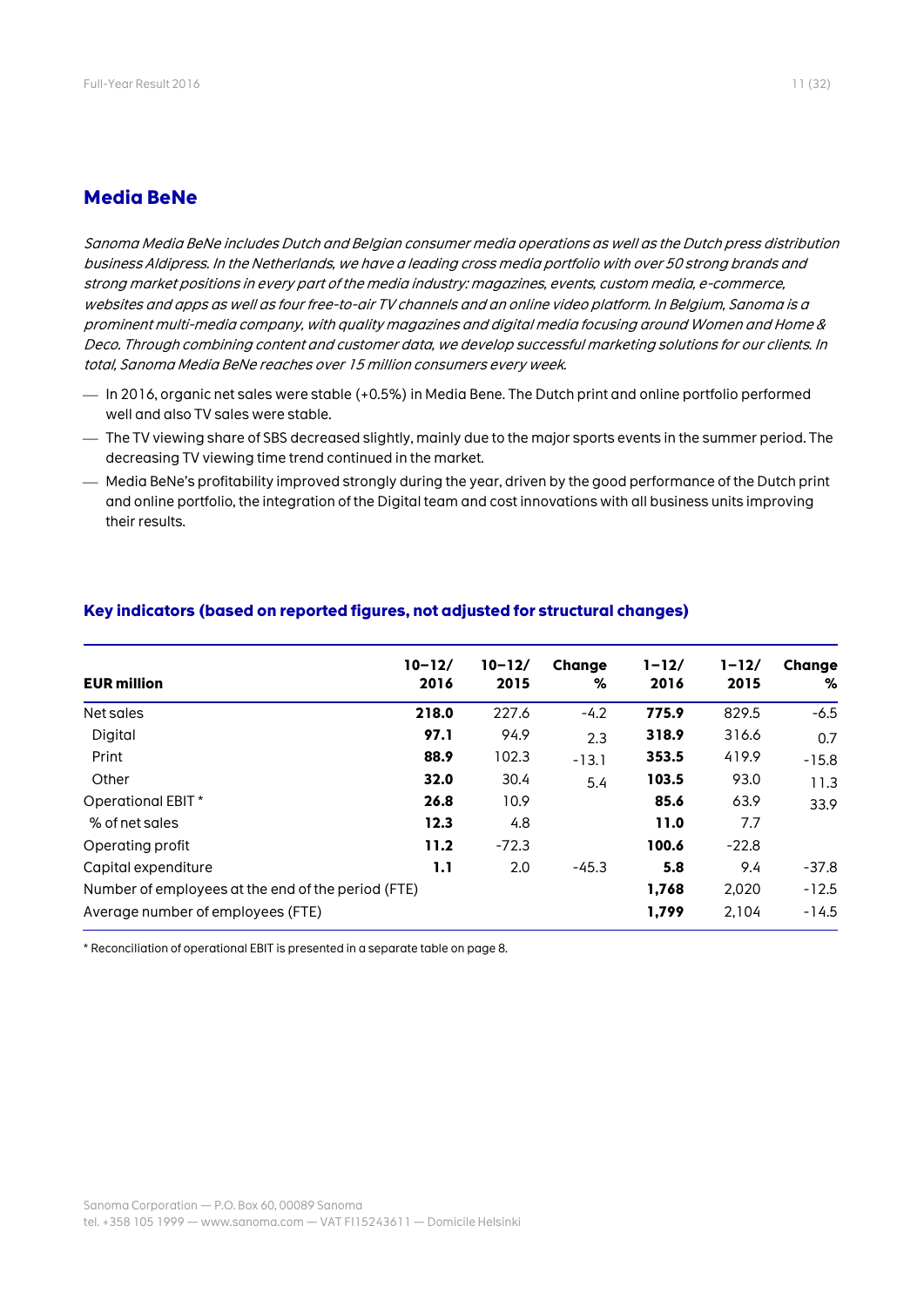# **Operational indicators, %**

|                                                   | $1 - 12/$<br>2016 | $1 - 12/$<br>2015 |
|---------------------------------------------------|-------------------|-------------------|
| <b>Dutch TV operations</b>                        |                   |                   |
| TV channels' share of TV advertising              | 24.5              | 24.4              |
| TV channels' national viewing share (20-54 years) | 20.3              | 21.2              |
| TV channels' national viewing share (6+ years)    | 18.6              | 18.5              |

## **Fourth quarter**

In October–December, the net sales in Media BeNe decreased by 4.2% to EUR 218.0 million (2015: 227.6). Sales were affected by divestments in 2015. Adjusted for structural changes, net sales decreased by 2.2%.

Non-print sales increased by 3.0% to EUR 129.1 million (2015: 125.3).

Advertising sales decreased by 4.2%. Advertising sales represented 44.3% (2015: 44.3%) of net sales. Circulation sales decreased by 6.7% and represented 32.1% (2015: 32.9%) of net sales.

Sanoma estimates that the advertising market in the Netherlands increased on a net basis in online including search by 8%, but decreased in TV by 5% and in consumer magazines by 3% in the fourth quarter. Sanoma estimates that the total advertising market increased by 1% in the fourth quarter in the Netherlands.

Operational EBIT in Media BeNe increased to EUR 26.8 million (2015: 10.9) due to the good performance of the Dutch print and digital portfolio and cost innovations. In addition, the comparable period result included additional amortisation of TV programming rights. Operating profit increased to EUR 11.2 million (2015: -72.3).

Items affecting comparability included in the operating profit totalled EUR -15.5 million (2015: -83.2) and were related to restructuring expenses and impairments.

Media BeNe's investments in tangible and intangible assets totalled EUR 1.1 million (2015: 2.0) in the fourth quarter and consisted mainly of investments related to ICT.

### **2016**

In January–December, Media BeNe's reported net sales decreased by 6.5% to EUR 775.9 million (2015: 829.5). Net sales declined due to divestments of nonfocus magazine titles in 2015, partly compensated by the good performance of the Dutch print & online portfolio. Adjusted for structural changes, net sales increased by 0.5%.

Sanoma estimates that the advertising market in the Netherlands decreased on a net basis in consumer magazines by 7% and in TV by 2% and increased in online including search by 10% in 2016.

Operational EBIT in Media BeNe increased by 33.9% to EUR 85.6 million (2015: 63.9) as a result of cost innovations such as integration of back office functions in Belgium and Netherlands and content sharing. Operating profit increased to EUR 100.6 million (2015: -22.8).

Items affecting comparability included in operating profit totalled EUR 15.0 million (2015: -86.7) and were related to the settlement of changing defined benefit pension plans in the Netherlands to a defined contribution plan, sales gains, restructuring expenses as well as impairments. In 2015 the items consisted of impairments and restructuring expenses.

Media BeNe's investments in tangible and intangible assets totalled EUR 5.8 million (2015: 9.4), and consisted mainly of investments related to ICT.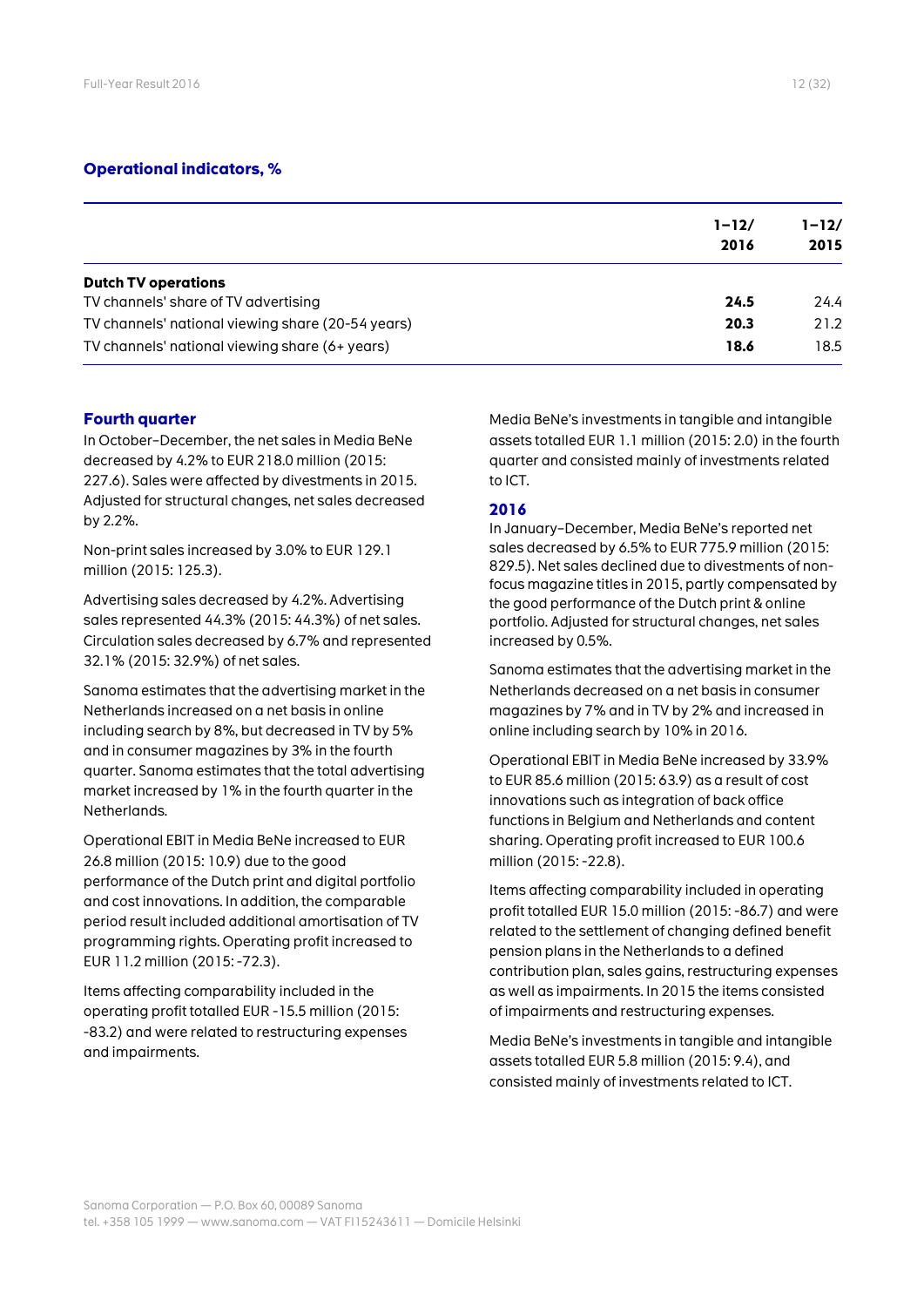# **Media Finland**

Sanoma Media Finland is the leading media company in Finland. We provide information, experiences, inspiration and entertainment through multiple media platforms: newspapers, TV, radio, magazines, online and mobile channels. We have leading brands and services, like Aku Ankka, Me Naiset, Helsingin Sanomat, Oikotie, Ilta-Sanomat, Radio Suomipop and Ruutu. Sanoma's brands reach almost all Finns every day. For advertisers, we are a trusted partner with insight, impact and reach.

- In 2016, Media Finland's organic net sales were stable (+0.7%). Advertising sales in particular in TV and radio grew.
- Market shares improved throughout the year. At the end of the year, Media Finland had 28.0% (2015: 27.1%) of the total advertising market in Finland and Nelonen's TV viewing share in its target group improved by 5.4 percentage points to 36.9%. However, the underlying market trends remain challenging.
- Profitability improved very significantly driven by cost innovations and the successful advertising sales. Media Finland will be continuing with the implementation of the over 100 'Suunta' revenue, cost and process initiatives. Development costs related to these initiatives are likely to have an impact on profitability in 2017.

| <b>EUR million</b>                                 | $10 - 12/$<br>2016 | $10 - 12/$<br>2015 | Change<br>% | $1 - 12/$<br>2016 | $1 - 12/$<br>2015 | Change<br>% |
|----------------------------------------------------|--------------------|--------------------|-------------|-------------------|-------------------|-------------|
| Net sales                                          | 152.4              | 152.2              | 0.2         | 580.9             | 572.8             | 1.4         |
| Digital                                            | 64.0               | 59.3               | 7.9         | 237.9             | 212.8             | 11.8        |
| Print                                              | 87.2               | 92.0               | $-5.2$      | 338.9             | 356.9             | $-5.1$      |
| Other                                              | 1.2                | 0.9                | 38.0        | 4.1               | 3.0               | 37.8        |
| Operational EBIT *                                 | 9.3                | 15.6               | $-40.6$     | 49.5              | 13.0              |             |
| % of net sales                                     | 6.1                | 10.2               |             | 8.5               | 2.3               |             |
| Operating profit                                   | 4.0                | $-7.6$             |             | 41.3              | $-8.1$            |             |
| Capital expenditure                                | 1.4                | 0.9                | 64.5        | 5.2               | 10.5              | $-50.2$     |
| Number of employees at the end of the period (FTE) |                    |                    |             | 1,718             | 1,863             | $-7.8$      |
| Average number of employees (FTE)                  |                    |                    |             | 1,797             | 2,123             | $-15.3$     |

### **Key indicators (based on reported figures, not adjusted for structural changes)**

\* Reconciliation of operational EBIT is presented in a separate table on page 8.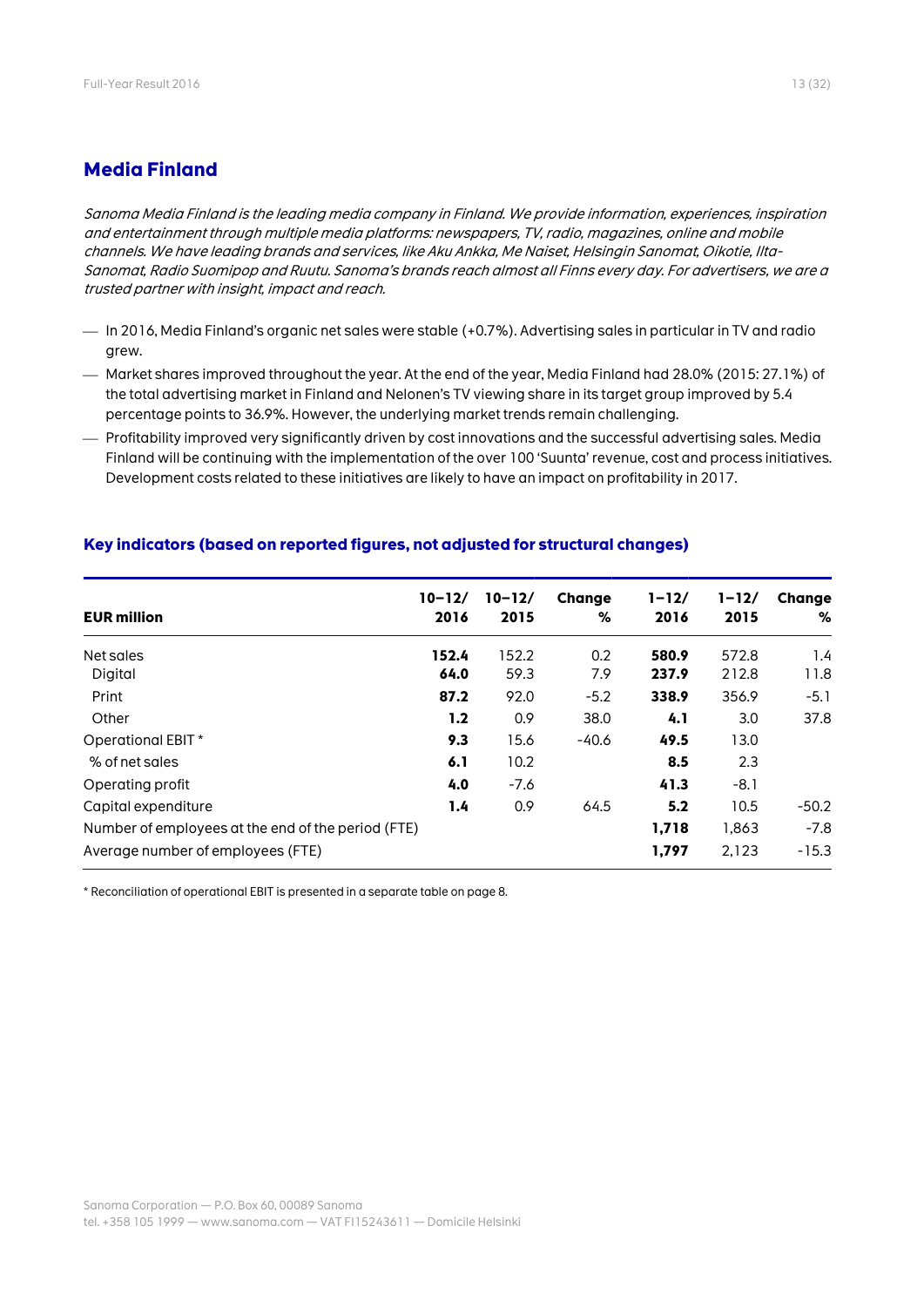# **Operational indicators, %**

|                                                              | $1 - 12/$<br>2016 | $1 - 12/$<br>2015 |
|--------------------------------------------------------------|-------------------|-------------------|
| <b>Finnish TV operations</b>                                 |                   |                   |
| TV channels' share of TV advertising                         | 35.3              | 32.2              |
| TV channels' national commercial viewing share (10-44 years) | 36.9              | 31.5              |
| TV channels' national viewing share (10+ years)              | 16.6              | 15.1              |

## **Fourth quarter**

In October–December, net sales in Media Finland were stable at EUR 152.4 million (2015: 152.2). Adjusted for structural changes, net sales increased by 0.8%.

Non-print sales grew by 8.3% to EUR 65.2 million (2015: 60.2) mainly due to increased TV and radio advertising sales.

Advertising sales for Media Finland increased by 1.7% and represented 47.1% (2015: 46.4%) of net sales. Circulation sales were stable. Circulation sales represented 43.0% (2015: 43.1%) of net sales.

According to TNS Gallup, the advertising market in Finland decreased on a net basis in magazines by 12%, in newspapers by 4%, and on radio by 4%, whereas advertising increased in TV by 1% and online excluding search by 15% in the fourth quarter.

Operational EBIT in Media Finland totalled to EUR 9.3 million (2015: 15.6). The fourth quarter result was affected by development costs related to the 'Suunta' initiatives and items such as rental provisions for unused office space and provisions related to variable compensation.

Items affecting comparability included in the operating profit totalled EUR -5.2 million (2015: -23.2) mainly consisting of restructuring expenses.

Media Finland's investments in tangible and intangible assets totalled EUR 1.4 million (2015: 0.9) and consisted of maintenance investments.

## **2016**

In January–December, Media Finland's sales increased by 1.4% to EUR 580.9 million (2015: 572.8). Adjusted for structural changes, net sales increased by 0.7%.

According to TNS Gallup, the advertising market in Finland decreased on a net basis in magazines by 9%, in newspapers by 4%, and in TV by 1%, whereas advertising increased on radio by 3% and online including search by 13% in 2016.

Operational EBIT in Media Finland increased very significantly to EUR 49.5 million (2015: 13.0). Cost innovations and increased advertising sales contributed to the improved profitability. Operating profit increased to EUR 41.3 million (2015: -8.1).

Items affecting comparability included in the operating profit totalled EUR -8.2 million (2015: -21.0) and were mainly related to restructuring expenses as in 2015.

Media Finland's investments in tangible and intangible assets totalled EUR 5.2 million (2015: 10.5), and consisted of maintenance investments.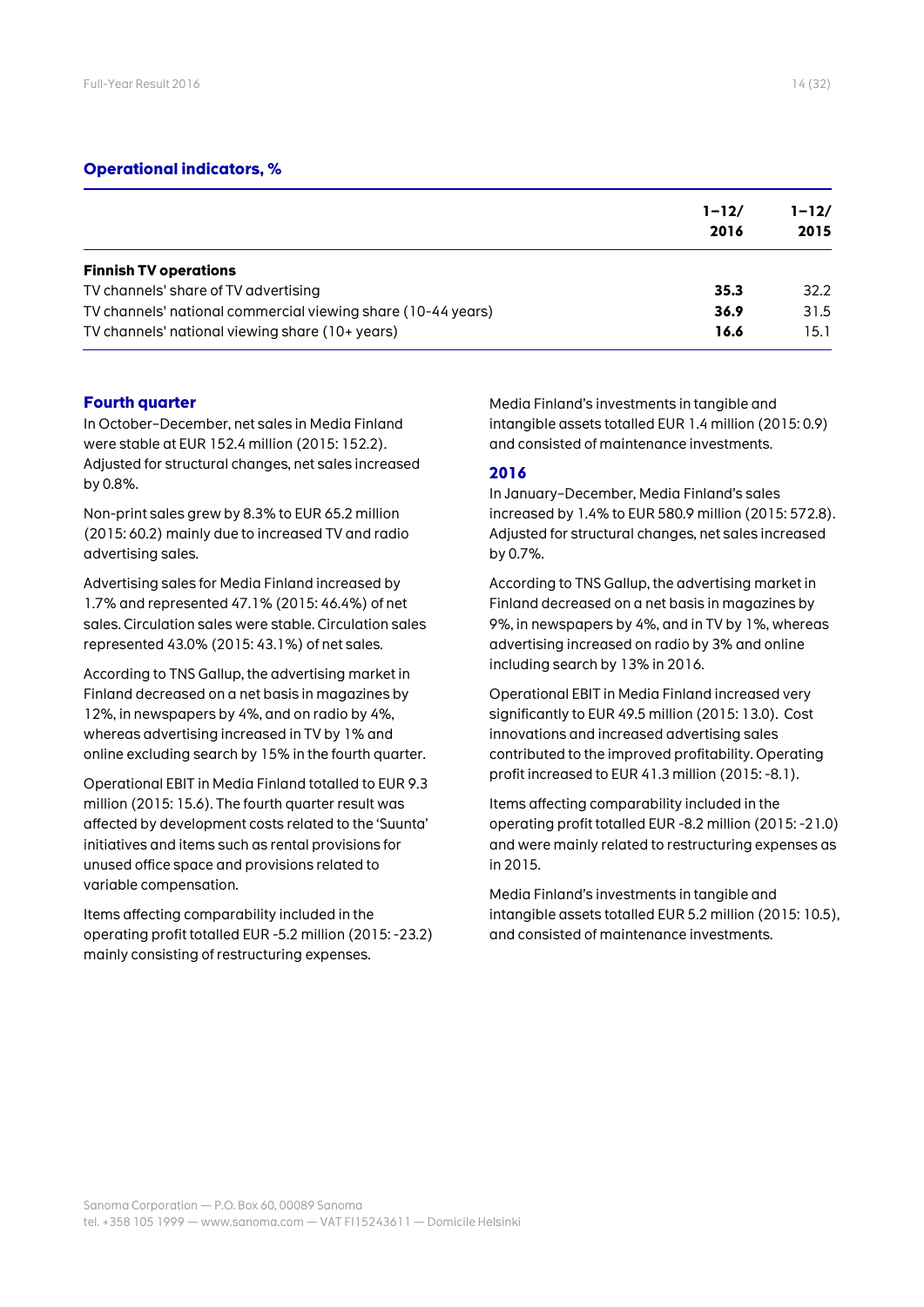# **Learning**

Sanoma Learning is one of Europe's leading learning companies, serving some 10 million students and one million teachers. Through our multi-channel learning solutions we help to engage students in achieving good learning outcomes, and support the effective work of the professional teacher in primary, secondary and vocational education. Through our local companies, we contribute to some of the world's best performing education systems including Finland, the Netherlands, Belgium, Poland and Sweden.

- In 2016, net sales increased in Finland and Sweden as well as in Belgium, where Sanoma acquired the educational publisher De Boeck and started to integrate it with the existing operations of Van In. In total, sales in Western Europe grew by 8%.
- Performance in Poland was affected by a declining market volume, due to the changes in the legislative environment. However, Nowa Era was able to increase its market share and is now well positioned to invest in developing new methods to support the new educational reform beginning in 2017.
- During the year, Learning continued to successfully introduce digital solutions in its markets. In 2016, the nonprint sales amounted to 54% (2015: 50%) of Learning's net sales.
- Operational EBIT improved by 27% in 2016, supported by cost innovations and the change in the prepublication amortisation schedule.

| <b>EUR million</b>                                 | $10 - 12/$<br>2016 | $10 - 12/$<br>2015 | Change<br>% | $1 - 12/$<br>2016 | $1 - 12/$<br>2015 | Change<br>℅ |
|----------------------------------------------------|--------------------|--------------------|-------------|-------------------|-------------------|-------------|
| Net sales                                          | 28.0               | 23.7               | 18.4        | 282.6             | 280.3             | 0.8         |
| <b>Netherlands</b>                                 | 6.5                | 6.4                | 1.7         | 94.4              | 95.3              | $-0.9$      |
| Poland                                             | 8.0                | 7.7                | 2.7         | 70.8              | 83.9              | $-15.6$     |
| Finland                                            | 5.5                | 3.4                | 60.2        | 48.1              | 43.6              | 10.2        |
| Belgium                                            | 4.0                | 3.2                | 26.6        | 44.8              | 35.2              | 27.2        |
| Sweden                                             | 4.3                | 3.4                | 27.9        | 25.1              | 23.3              | 7.6         |
| Other companies and eliminations                   | $-0.2$             | $-0.4$             |             | $-0.6$            | $-1.1$            |             |
| Operational EBIT *                                 | $-23.8$            | $-24.6$            |             | 56.8              | 44.6              | 27.3        |
| % of net sales                                     |                    |                    |             | 20.1              | 15.9              |             |
| Operating profit                                   | $-34.0$            | $-34.3$            |             | 67.4              | 33.1              |             |
| Capital expenditure                                | 7.0                | 5.9                | 19.4        | 17.7              | 25.5              | $-30.3$     |
| Number of employees at the end of the period (FTE) |                    |                    |             | 1,439             | 1,507             | $-4.5$      |
| Average number of employees (FTE)                  |                    |                    |             | 1,413             | 1,519             | $-7.0$      |

# **Key indicators (based on reported figures, not adjusted for structural changes)**

\* Reconciliation of operational EBIT is presented in a separate table on page 8.

# **Fourth quarter**

In October–December, net sales increased by 18.4% to EUR 28.0 million (23.7) with all countries growing. Adjusted for structural changes, net sales increased by 15.9%.

The learning business has, by nature, an annual cycle and strong seasonality. It accrues most of its net sales and results during the second and third quarters, whereas the first and fourth quarters are typically loss-making.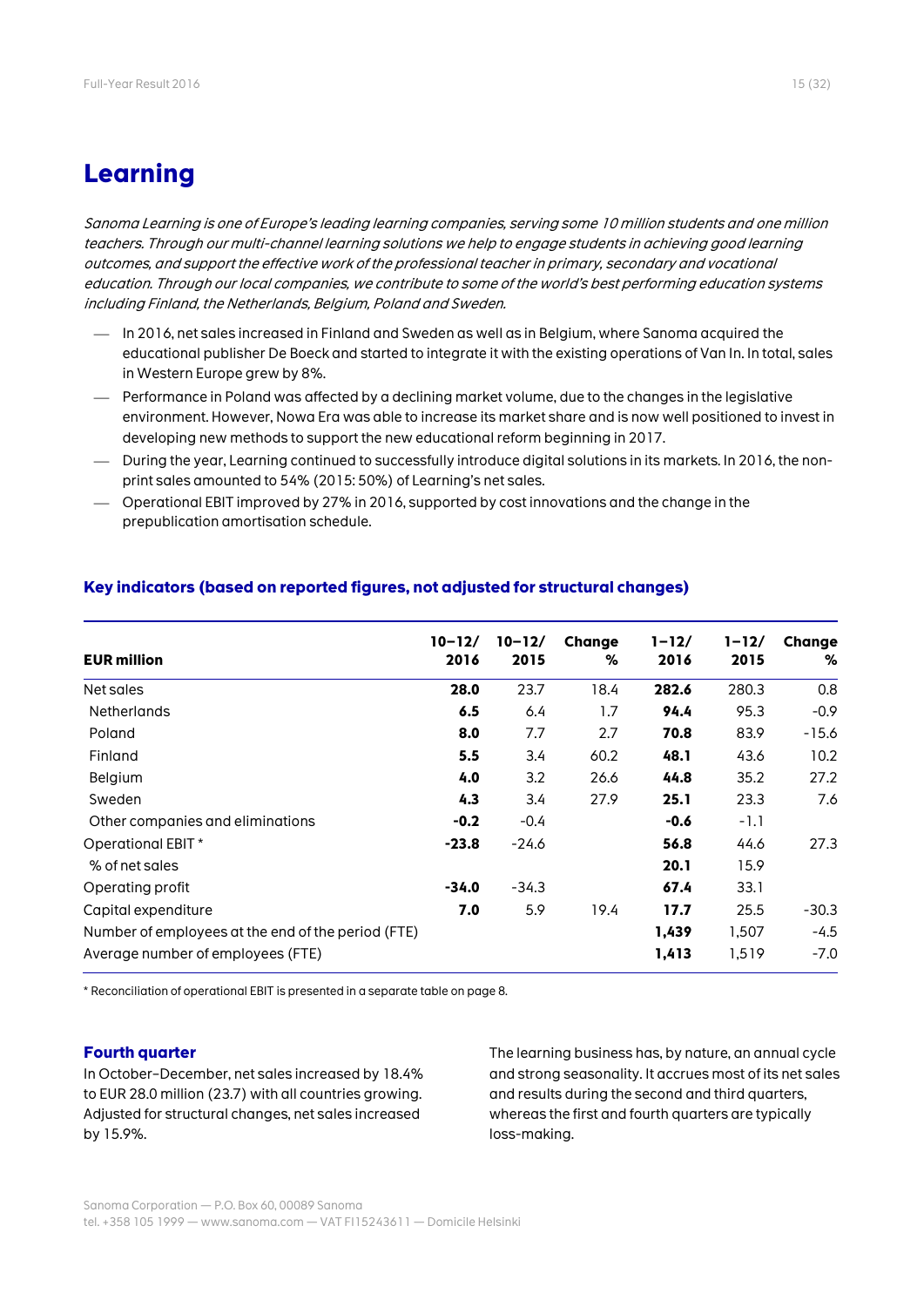Operational EBIT in the Learning segment increased to EUR -23.8 million (2015: -24.6) due to improved sales and benefits from restructuring, partly offset by the phasing of the costs and the integration of De Boeck. Operating profit in the fourth quarter was EUR -34.0 million (2015: -34.3).

Items affecting comparability included in the operating profit totalled EUR -10.2 million (2015: -9.8) and consisted mainly of restructuring expenses.

Learning's investments in tangible and intangible assets totalled EUR 7.0 million (2015: 5.9) in October– December. They were mainly related to investments in digital platforms and ICT.

### **2016**

In January–December, the Learning segment's net sales increased by 0.8% to EUR 282.6 million (2015: 280.3). Adjusted for structural changes, net sales decreased by 2.5% due to the decrease in sales in Poland following the legislative changes.

Operational EBIT in the Learning segment improved by 27.3% to EUR 56.8 million (2015: 44.6) driven by the cost innovations and organisational restructuring started in 2015 and the change in prepublication amortisation schedule. Operating profit increased to EUR 67.4 million (2015: 33.1).

Items affecting comparability included in the operating profit totalled EUR 10.5 million (2015: -11.5), mainly related to the settlement of changing defined benefit pension plans in the Netherlands to a defined contribution plan as well as to restructuring expenses. In 2015 the items consisted of restructuring expenses.

Learning's investments in tangible and intangible assets totalled EUR 17.7 million (2015: 25.5). They were mainly related to investments in digital platforms and ICT.

# **The Group**

### **Personnel**

In 2016, the average number of personnel (FTE) employed by the Sanoma Group was 5,384 (2015: 6,776). At the end of 2016, the number of Group employees (FTE) was 5,227 (2015: 6,116).

Divestments and restructuring decreased the number of personnel.

In full-time equivalents, Media BeNe had 1,768 (2015: 2,020) employees at the end 2016 and Media Finland 1,718 (2015: 1,863). Learning had 1,439 (2015: 1,507) and other operations 302 (2015: 726) employees (FTE) at the end of 2016. Wages, salaries and fees to Sanoma's employees, including the expense recognition of share based payments, amounted to EUR 323.7 million (2015: 381.0).

### **Dividend**

On 31 December 2016, Sanoma Corporation's distributable funds were EUR 333.8 million, of which loss for the year made up EUR 57.6 million. Including the fund for non-restricted equity of EUR 203.3 million the distributable funds amounted to EUR 537.2 million.

The Board of Directors proposes to the Annual General Meeting that:

– a dividend of EUR 0.20 per share, or in total an estimated EUR 32.5 million, shall be paid.

– a sum of EUR 0.35 million shall be transferred to the donation reserve and used at the Board's discretion.

– the amount left in equity shall be EUR 504.3 million.

In accordance with the Annual General Meeting's decision in April 2016, Sanoma paid out a per-share dividend of EUR 0.10 for 2015.

According to the new dividend policy from 2017 onwards, Sanoma aims to pay an increasing dividend, equal to 40–60% of annual cash flow from operations less capital expenditure.

When proposing a dividend to the AGM, the Board of Directors will look at the general macro-economic environment, Sanoma's current and target capital structure, Sanoma's future business plans and investment needs as well as both previous year's cash flows and expected future cash flows affecting capital structure.

### **AGM and Financial Statements**

Sanoma Corporation's AGM will be held on 21 March 2017 at 14:00 Finnish time (CET+1) in the Scandic Park Conferences and Meetings (Mannerheimintie 46, 00260, Helsinki, Finland). The agenda for the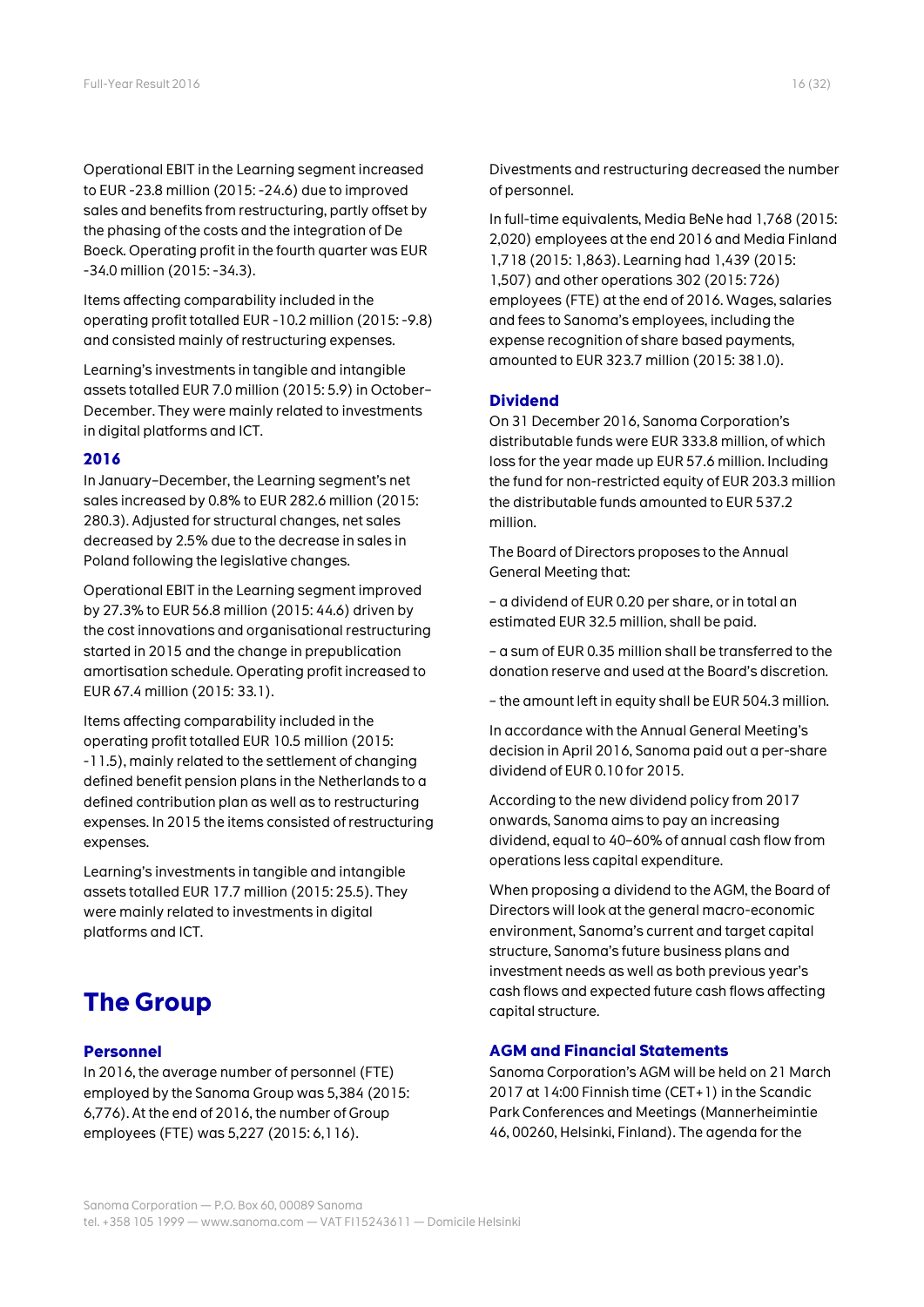meeting will be available later on the Group's website at Sanoma.com.

Sanoma's Financial Statements, Board of Directors' Report and Corporate Governance Statement for 2016 will be published on 27 February 2017 on Sanoma.com.

## **Shares and holdings**

In 2016, a total of 48,152,687 (2015: 81,355,104) Sanoma shares were traded on the Nasdaq Helsinki and traded shares accounted for 30% (2015: 50%) of the average number of shares. Sanoma's shares traded on the Nasdaq Helsinki corresponded to 72% (2015: 84%) of the total traded share volume on stock exchanges. During 2016, the volume-weighted average price of a Sanoma share on the Nasdaq Helsinki was EUR 6.14 (2015: 4.28), with a low of EUR 3.51 (2015: 3.13) and a high of EUR 9.39 (2015: 5.95). At the end of December, Sanoma's market capitalisation was EUR 1,338 million (2015: 634), with Sanoma's share closing at EUR 8.25 (2015: 3.91). At the end of 2016, Sanoma's registered share capital was EUR 71,258,986.82 and the number of shares was 162,812,093.

At the end of 2016, the company held a total of 478,497 own shares, representing 0.3% of all Sanoma shares and votes.

# **Board of Directors, auditors and management**

The AGM held on 12 April 2016 confirmed the number of Sanoma's Board members as ten. Board members Antti Herlin, Anne Brunila and Mika Ihamuotila were re-elected. The Board of Directors of Sanoma consists of Pekka Ala-Pietilä (Chairman), Antti Herlin (Vice Chairman), and Anne Brunila, Susan Duinhoven, Mika Ihamuotila, Nils Ittonen, Denise Koopmans, Robin Langenskiöld, Rafaela Seppälä, and Kai Öistämö as members.

The AGM appointed audit firm KPMG Oy Ab, with Virpi Halonen, Authorised Public Accountant, as Auditor in Charge, as the auditor of the Company.

At the end of 2016, the Executive Management Group (EMG) comprises: Susan Duinhoven (President and CEO of the Sanoma Group), Kim Ignatius (CFO), Pia Kalsta (CEO, Sanoma Media Finland), John Martin

(CEO, Sanoma Learning) and Peter de Mönnink (CEO, Sanoma Media BeNe).

Sanoma has appointed Markus Holm CFO and COO as of 1 February 2017, and he will also be a member of EMG.

# **Board authorisations**

The AGM held on 12 April 2016 authorised the Board of Directors to decide on an issuance of a maximum of 50,000,000 new shares and a transfer of a maximum of 5,000,000 treasury shares. The authorisation will be valid until 30 June 2019. In a directed share issue, a maximum of 41,000,000 shares can be issued or transferred.

The AGM held on 12 April 2016 authorised the Board to decide on the repurchase of maximum of 16,000,000 Company's own shares. The authorisation is effective until 30 June 2017 and terminates the corresponding authorisation granted by the AGM on 8 April 2015.

These shares will be purchased with the Company's unrestricted shareholders' equity, and the repurchases will reduce funds available for distribution on profits. The shares will be repurchased to develop the Company's capital structure, carry out or finance potential corporate acquisitions or other business arrangements, to be used as a part of the Company's incentive programme or to be otherwise conveyed further, retained as treasury shares, or cancelled.

The shares can be repurchased either through a tender offer made to all shareholders on equal terms or in other proportion than that of the current shareholders at the market price of the repurchase moment on the Nasdaq Helsinki.

The Board of Directors did not exercise its right under this authorisation during 2016.

### **Seasonal fluctuation**

The net sales and results of media businesses are particularly affected by the development of advertising. Advertising sales are influenced, for example, by the number of newspaper and magazine issues published each quarter, which varies annually. TV advertising in Finland and the Netherlands is usually strongest in the second and fourth quarters.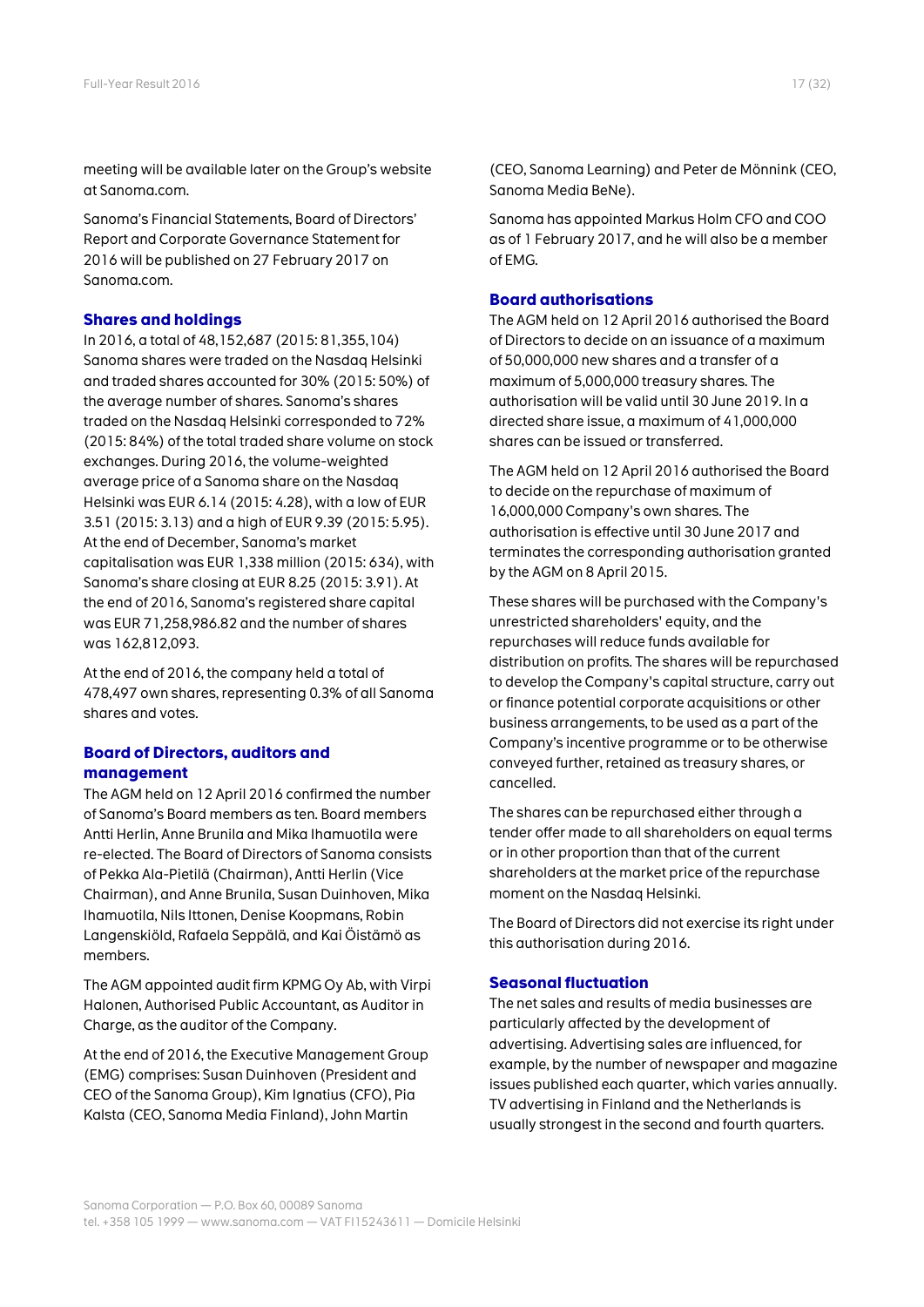Learning accrues most of its net sales and results during the second and third quarters. Seasonal business fluctuations influence the Group's net sales and operating profit, with the first quarter traditionally being clearly the smallest one both for Consumer Media and Learning.

# **Significant near term risks and uncertainty factors**

The most significant risks and uncertainty factors Sanoma currently faces are described in the Financial Statements and on the Group's website at Sanoma.com, together with the Group's main principles of risk management.

Many of the identified risks relate to changes in customer preferences. The driving forces behind these changes are the on-going digitisation process and the decrease of viewing time in free-to-air TV. Sanoma takes actions in all its strategic business units to respond to these challenges.

With regard to changing customer preferences and digitisation, new entrants might be able to better utilise these changes and therefore gain market share from Sanoma's established businesses.

Sanoma faces political risks in particular in Poland, where legislative changes can have significant impacts on the learning business.

Normal business risks associated with the industry relate to developments in media advertising and consumer spending. Media advertising is sensitive to economic fluctuations. Therefore, general economic conditions and economic trends in the industry influence Sanoma's business activities and operational performance.

Sanoma's financial risks include interest rate risk, currency risks, liquidity risk and credit risk. Other risks include risks related to equity and impairment of assets.

Sanoma's consolidated balance sheet includes around EUR 2.1 billion in goodwill, immaterial rights and other intangible assets. Most of this is related to magazine and TV operations. In accordance with IFRS, instead of goodwill being amortised regularly, it is tested for impairment on an annual basis, or whenever there is any indication of impairment. Changes in business fundamentals could lead to further impairment, thus impacting Sanoma's equityrelated ratios.

# **Full-year statement (audited)**

# **Accounting policies**

The Sanoma Group has prepared its Interim Report in accordance with IAS 34 'Interim Financial Reporting' while adhering to related IFRS standards and interpretations applicable within the EU on 31 December 2016. The accounting policies of the Interim Report, the definitions of key indicators as well as the explanations of use and definitions of Alternative Performance Measures (APMs) are presented on the Sanoma website at Sanoma.com. All figures have been rounded and consequently the sum of individual figures can deviate from the presented sum figure. Key figures have been calculated using exact figures.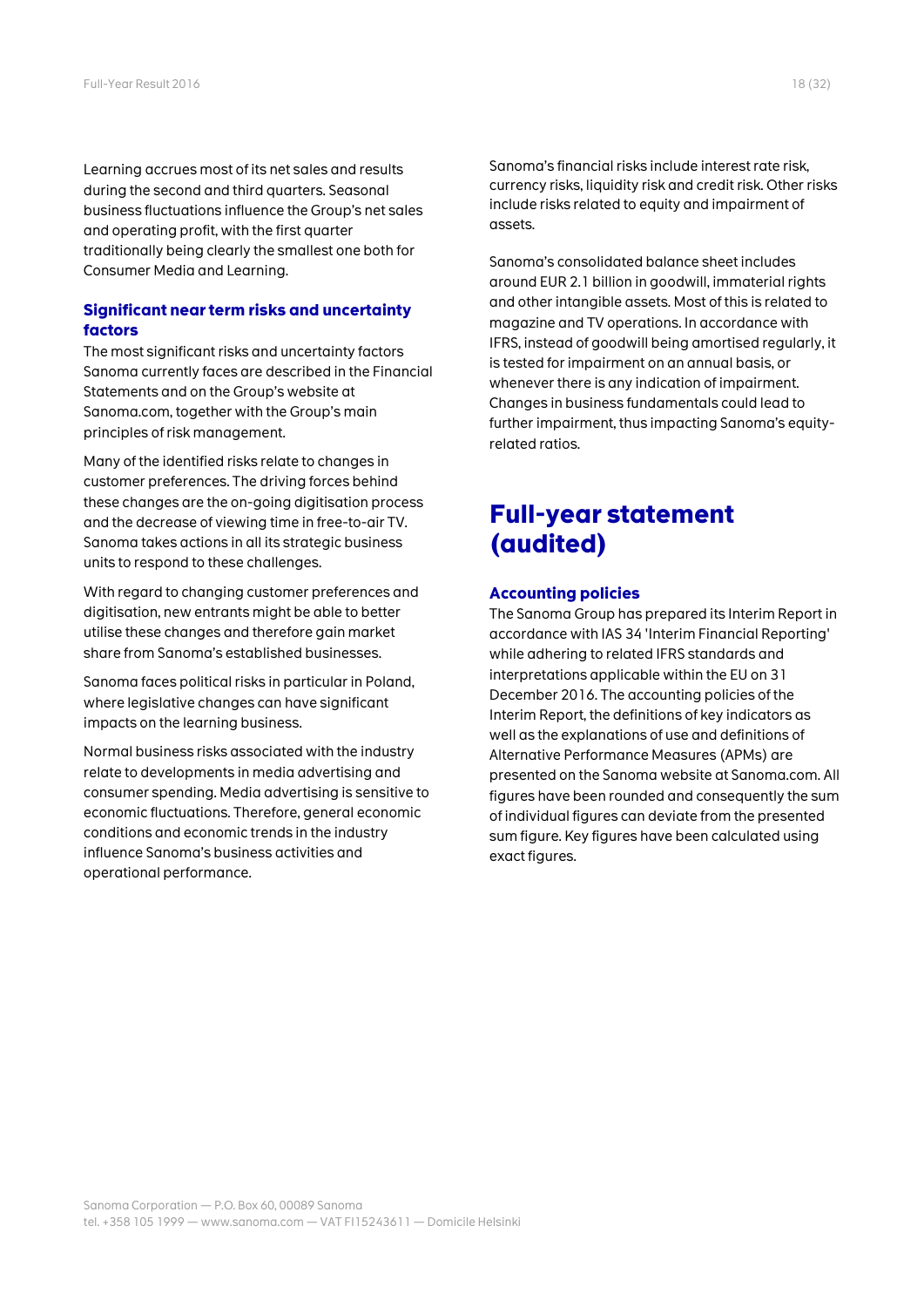# **Consolidated income statement**

| <b>EUR million</b>                               | $10 - 12/$<br>2016 | $10 - 12/$<br>2015 | $1 - 12/$<br>2016 | $1 - 12/$<br>2015 |
|--------------------------------------------------|--------------------|--------------------|-------------------|-------------------|
|                                                  |                    |                    |                   |                   |
| <b>NET SALES</b>                                 | 398.1              | 409.3              | 1,639.1           | 1,716.7           |
| Other operating income                           | 7.8                | 0.8                | 39.9              | 37.4              |
| Materials and services                           | $-123.0$           | $-131.6$           | $-501.1$          | $-527.1$          |
| Employee benefit expenses                        | $-102.1$           | $-109.9$           | $-325.5$          | $-472.3$          |
| Other operating expenses                         | $-109.0$           | $-125.1$           | $-356.1$          | $-454.4$          |
| Share of results in joint ventures               | $-2.8$             | $-11.9$            | 0.1               | $-34.1$           |
| Depreciation, amortisation and impairment losses | $-92.2$            | $-163.0$           | $-299.7$          | $-389.4$          |
| <b>OPERATING PROFIT</b>                          | $-23.2$            | $-131.3$           | 196.6             | $-123.1$          |
| Share of results in associated companies         | $-2.0$             | $-2.0$             | $-2.4$            | $-0.7$            |
| Financial income                                 | 0.0                | 5.5                | 10.5              | 26.1              |
| <b>Financial expenses</b>                        | $-13.2$            | $-14.2$            | $-47.5$           | $-53.7$           |
| <b>RESULT BEFORE TAXES</b>                       | $-38.4$            | $-142.0$           | 157.2             | $-151.4$          |
| Income taxes                                     | 6.3                | 10.7               | $-41.2$           | $-6.3$            |
| <b>RESULT FOR THE PERIOD</b>                     | $-32.1$            | $-131.4$           | 116.0             | $-157.7$          |
|                                                  |                    |                    |                   |                   |
| <b>Result attributable to:</b>                   |                    |                    |                   |                   |
| Equity holders of the Parent Company             | $-31.8$            | $-111.4$           | 110.8             | $-142.6$          |
| Non-controlling interests                        | $-0.3$             | $-20.0$            | 5.2               | $-15.0$           |
| Earnings per share for result attributable       |                    |                    |                   |                   |
| to the equity holders of the Parent Company:     |                    |                    |                   |                   |
| Earnings per share, EUR                          | $-0.20$            | $-0.69$            | 0.65              | $-0.91$           |
| Diluted earnings per share, EUR                  | $-0.20$            | $-0.69$            | 0.65              | $-0.91$           |

In connection with a reporting system change, Sanoma has adapted a new method for currency translation, changing from cumulative translation to periodic translation. Due to this, there are some minor changes in the historical figures. All figures in this report are presented according to the new method.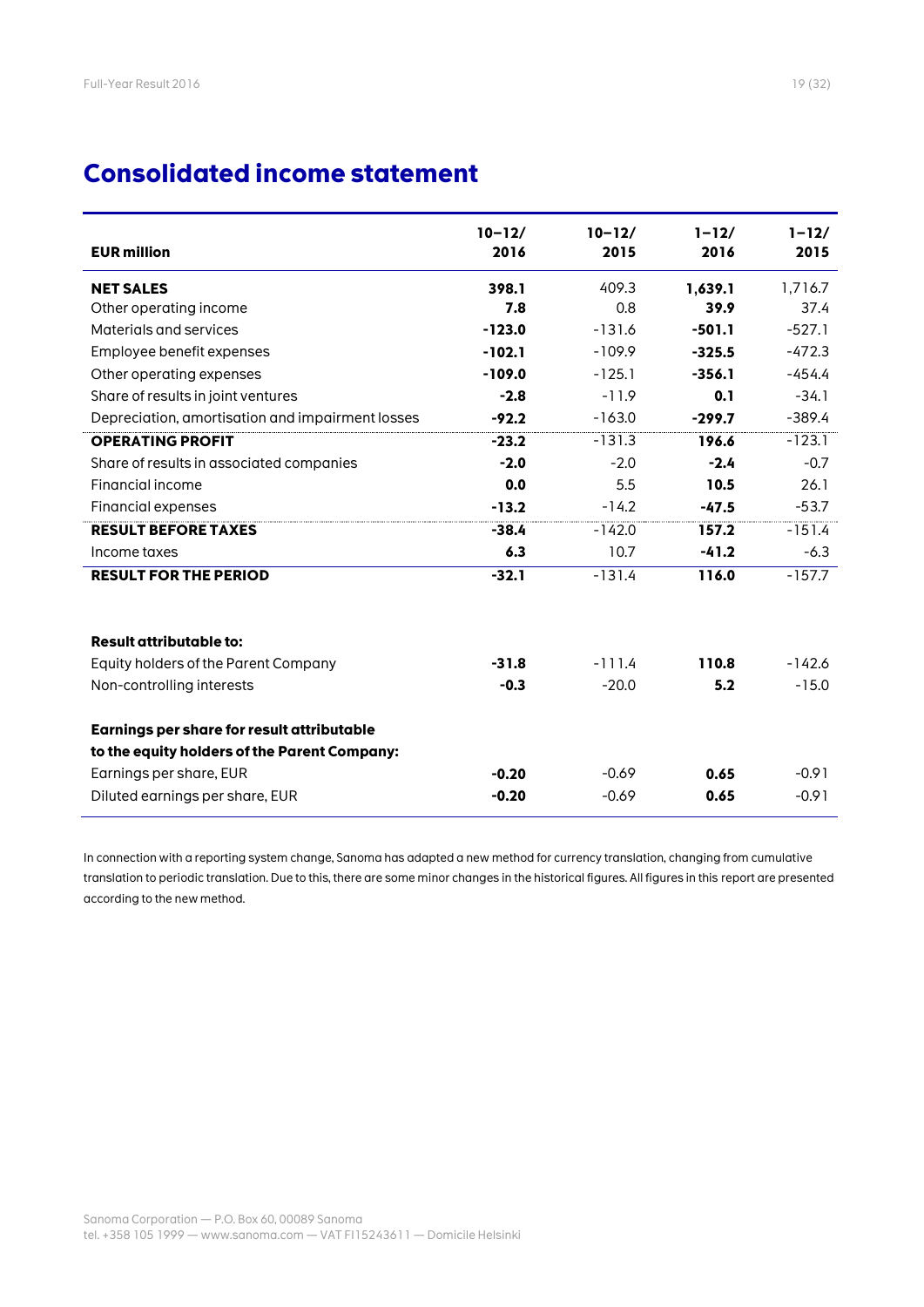# **Statement of comprehensive income**

| <b>EUR million</b>                                            | $10 - 12/$<br>2016 | $10 - 12/$<br>2015 | $1 - 12/$<br>2016 | $1 - 12/$<br>2015 |
|---------------------------------------------------------------|--------------------|--------------------|-------------------|-------------------|
| <b>Result for the period</b>                                  | $-32.1$            | $-131.4$           | 116.0             | $-157.7$          |
| Other comprehensive income:                                   |                    |                    |                   |                   |
| Items that may be reclassified subsequently to profit or loss |                    |                    |                   |                   |
| Change in translation differences                             | $-1.0$             | 0.2                | $-4.5$            | $-1.0$            |
| Share of other comprehensive income of                        |                    |                    |                   |                   |
| equity-accounted investees                                    | 0.1                | 0.3                | $-0.3$            | 1.1               |
| Realisation of translation differences related to             |                    |                    |                   |                   |
| assets held for sale                                          |                    | 0.7                |                   | 0.7               |
| Reclassification of translation differences of sold earnings  |                    |                    |                   | 12.8              |
| Cash flow hedges                                              | 0.1                | $-0.2$             | 0.6               | $-0.2$            |
| Income tax related to cash flow hedges                        | 0.0                | 0.0                | $-0.1$            | 0.0               |
| Items that will not be reclassified to profit or loss         |                    |                    |                   |                   |
| Defined benefit plans                                         | 16.5               | 12.2               | $-19.5$           | 12.8              |
| Income tax related to defined benefit plans                   | $-4.0$             | $-1.9$             | 5.0               | $-1.5$            |
| Other comprehensive income for the period, net of tax         | 11.7               | 11.4               | $-18.8$           | 24.7              |
| TOTAL COMPREHENSIVE INCOME FOR THE PERIOD                     | $-20.3$            | $-120.0$           | 97.2              | $-133.0$          |
| Total comprehensive income attributable to:                   |                    |                    |                   |                   |
| Equity holders of the Parent Company                          | $-20.0$            | $-100.0$           | 92.0              | $-118.0$          |
| Non-controlling interests                                     | $-0.3$             | $-20.0$            | 5.2               | $-15.0$           |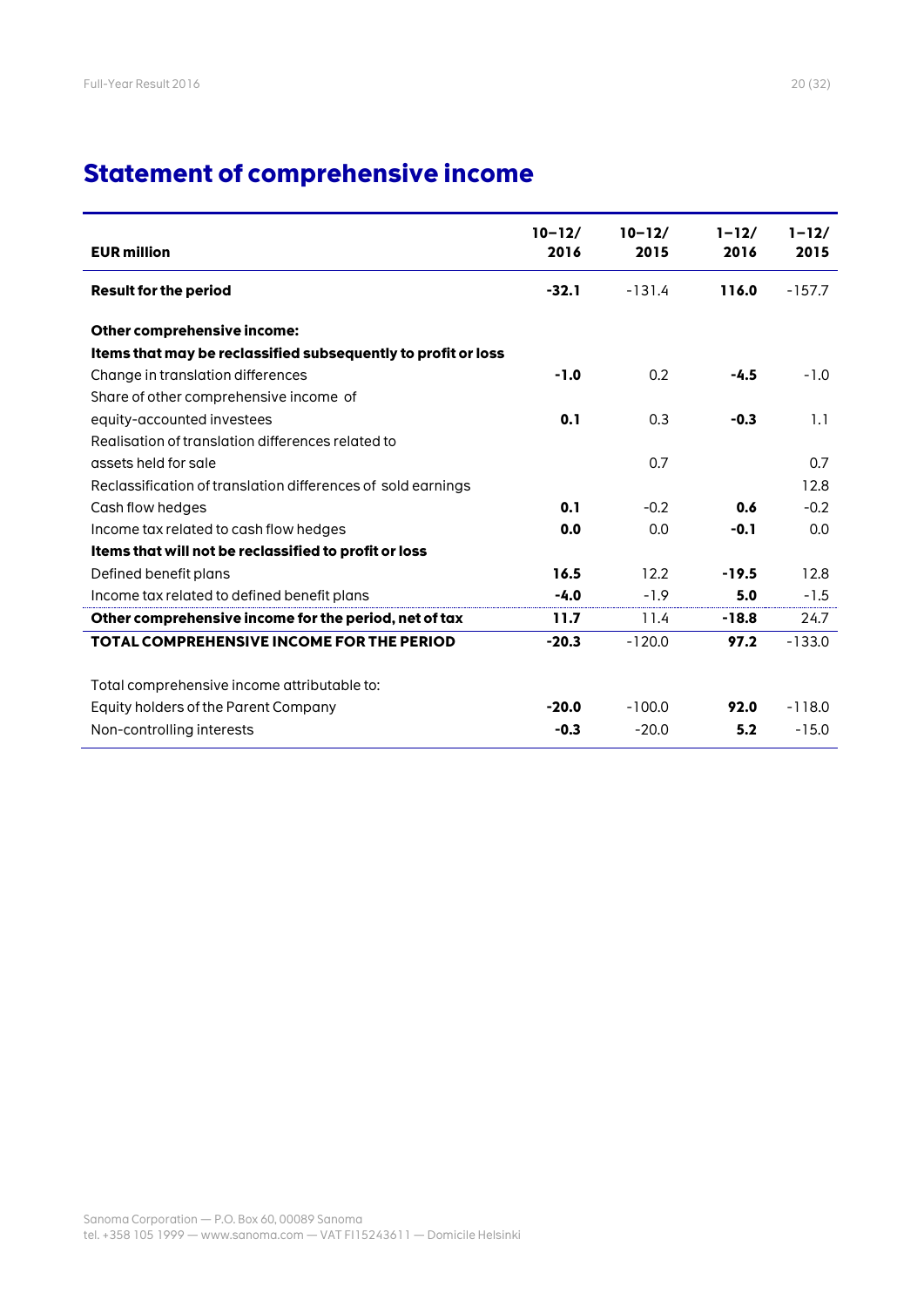# **Consolidated balance sheet**

| <b>EUR million</b>                                              | 31.12.2016 | 31.12.2015 |
|-----------------------------------------------------------------|------------|------------|
| <b>ASSETS</b>                                                   |            |            |
| Property, plant and equipment                                   | 57.8       | 69.4       |
| Investment property                                             | 24.5       | 31.6       |
| Goodwill                                                        | 1,663.0    | 1,665.3    |
| Other intangible assets                                         | 432.8      | 458.3      |
| Equity-accounted investees                                      | 21.3       | 33.1       |
| Available-for-sale financial assets                             | 5.0        | 3.6        |
| Deferred tax receivables                                        | 29.9       | 41.3       |
| Trade and other receivables                                     | 21.8       | 37.6       |
| NON-CURRENT ASSETS, TOTAL                                       | 2,256.0    | 2,340.3    |
| Inventories                                                     | 41.4       | 39.5       |
| Income tax receivables                                          | 2.2        | 5.0        |
| Trade and other receivables                                     | 255.8      | 271.0      |
| Cash and cash equivalents                                       | 43.4       | 98.5       |
| <b>CURRENT ASSETS, TOTAL</b>                                    | 342.9      | 414.0      |
| Assets classified as held for sale                              | 6.8        | 10.9       |
| <b>ASSETS, TOTAL</b>                                            | 2,605.6    | 2,765.1    |
| <b>EQUITY AND LIABILITIES</b>                                   |            |            |
| Equity attributable to the equity holders of the Parent Company |            |            |
| Share capital                                                   | 71.3       | 71.3       |
| Treasury shares                                                 | $-2.1$     | $-3.2$     |
| Fund for invested unrestricted equity                           | 203.3      | 203.3      |
| Other reserves                                                  | 0.0        | $-0.5$     |
| Other equity                                                    | 440.5      | 373.4      |
| Hybrid bond                                                     |            | 99.1       |
|                                                                 | 713.0      | 743.4      |
| Non-controlling interests                                       | 289.5      | 285.7      |
| EQUITY, TOTAL                                                   | 1,002.5    | 1,029.1    |
| Deferred tax liabilities                                        | 60.1       | 62.0       |
| Pension obligations                                             | 13.7       | 89.1       |
| Provisions                                                      | 7.6        | 1.7        |
| <b>Financial liabilities</b>                                    | 239.1      | 507.4      |
| Trade and other payables                                        | 42.9       | 46.7       |
| NON-CURRENT LIABILITIES, TOTAL                                  | 363.4      | 706.9      |
| Provisions                                                      | 18.1       | 26.5       |
| <b>Financial liabilities</b>                                    | 590.5      | 392.3      |
| Income tax liabilities                                          | 8.8        | 6.3        |
| Trade and other payables                                        | 622.1      | 600.9      |
| <b>CURRENT LIABILITIES, TOTAL</b>                               | 1,239.5    | 1,026.0    |
| Liabilities related to assets held for sale                     | 0.3        | 3.1        |
| <b>LIABILITIES, TOTAL</b>                                       | 1,603.1    | 1,736.0    |
| <b>EQUITY AND LIABILITIES, TOTAL</b>                            | 2,605.6    | 2,765.1    |

On 31 December 2016, assets classified as held for sale included Kiinteistö Oy Lehtikaari 1 and Kiinteistö Oy Lepolankatu 15, classified as assets held for sale in December 2016. On 31 December 2015, assets classified as held for sale included OOO United Press and joint venture OOO Mondadori Independent Media, classified as assets held for sale in December 2015, and Hearst Independent Media Publishing B.V., classified as assets held for sale in December 2014.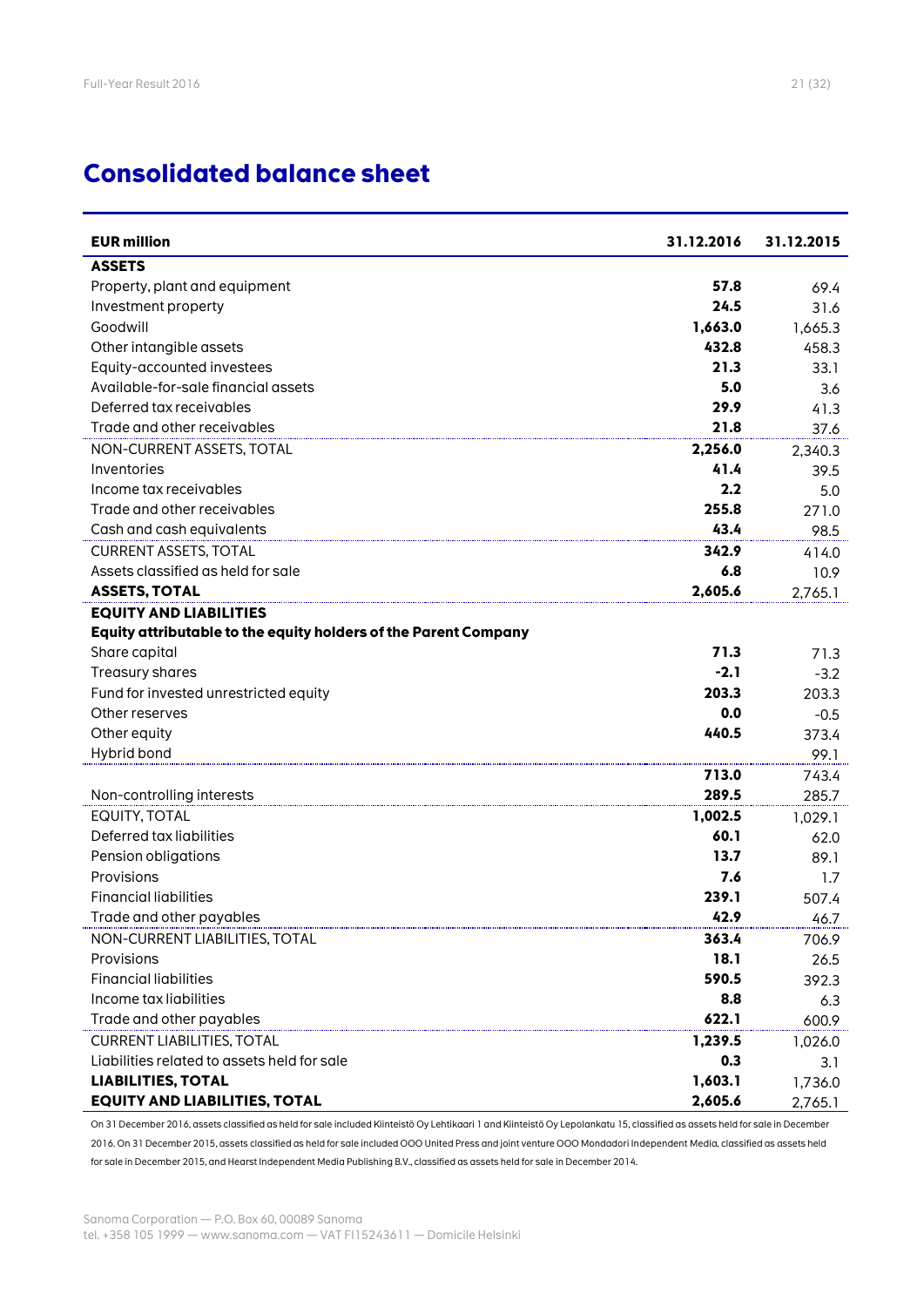# **Changes in consolidated equity**

|                                |              |                 | Equity attributable to the equity holders of the Parent Company |          |          |               |              |           |          |
|--------------------------------|--------------|-----------------|-----------------------------------------------------------------|----------|----------|---------------|--------------|-----------|----------|
|                                |              |                 | <b>Fund for</b>                                                 |          |          |               |              |           |          |
|                                |              |                 | invested                                                        |          |          |               |              | Non-      |          |
|                                |              |                 | unres-                                                          |          |          |               |              | control-  |          |
|                                | <b>Share</b> | <b>Treasury</b> | tricted                                                         | Other    | Other    | <b>Hybrid</b> |              | ling      | Equity,  |
| <b>EUR million</b>             | capital      | shares          | equity                                                          | reserves | equity   | bond          | <b>Total</b> | interests | total    |
| <b>Equity</b> at               |              |                 |                                                                 |          |          |               |              |           |          |
| 1 Jan 2015                     | 71.3         |                 | 203.3                                                           | $-0.4$   | 529.1    | 99.1          | 902.4        | 298.9     | 1,201.3  |
| Comprehensive                  |              |                 |                                                                 | $-0.2$   | $-117.8$ |               | $-118.0$     | $-15.0$   | $-133.0$ |
| income for the period          |              |                 |                                                                 |          |          |               |              |           |          |
| Purchase of treasury shares    |              | $-3.2$          |                                                                 |          |          |               | $-3.2$       |           | $-3.2$   |
| Share-based                    |              |                 |                                                                 |          | 1.1      |               | 1.1          |           | 1.1      |
| compensation                   |              |                 |                                                                 |          |          |               |              |           |          |
| Dividends paid                 |              |                 |                                                                 |          | $-32.6$  |               | $-32.6$      | -0.6      | $-33.2$  |
| Acquisitions and other changes |              |                 |                                                                 |          | $-0.6$   |               | $-0.6$       | 2.4       | 1.8      |
| in non-controlling interests   |              |                 |                                                                 |          |          |               |              |           |          |
| Tax-adjusted interest paid on  |              |                 |                                                                 |          | $-5.8$   |               | $-5.8$       |           | $-5.8$   |
| hybrid bond                    |              |                 |                                                                 |          |          |               |              |           |          |
| Recognition of unpaid          |              |                 |                                                                 |          | 0.1      |               | 0.1          |           | 0.1      |
| dividends                      |              |                 |                                                                 |          |          |               |              |           |          |
| <b>Equity at</b>               |              |                 |                                                                 |          |          |               |              |           |          |
| 31 December 2015               | 71.3         | $-3.2$          | 203.3                                                           | $-0.5$   | 373.4    | 99.1          | 743.4        | 285.7     | 1,029.1  |
| <b>Equity</b> at               |              |                 |                                                                 |          |          |               |              |           |          |
| 1 Jan 2016                     | 71.3         | $-3.2$          | 203.3                                                           | $-0.5$   | 373.4    | 99.1          | 743.4        | 285.7     | 1,029.1  |
| Comprehensive                  |              |                 |                                                                 | 0.5      | 91.5     |               | 92.0         | 5.2       | 97.2     |
| income for the period          |              |                 |                                                                 |          |          |               |              |           |          |
| Share-based                    |              |                 |                                                                 |          | 1.0      |               | 1.0          |           | 1.0      |
| compensation                   |              |                 |                                                                 |          |          |               |              |           |          |
| Shares delivered               |              | 1.0             |                                                                 |          | $-1.0$   |               |              |           |          |
| Dividends paid                 |              |                 |                                                                 |          | $-16.2$  |               | $-16.2$      | -1.4      | -17.6    |
| Acauisitions and other changes |              |                 |                                                                 |          | $-1.4$   |               | $-1.4$       | 0.0       | $-1.4$   |
| in non-controlling interests   |              |                 |                                                                 |          |          |               |              |           |          |
| Redemption of hybrid bond      |              |                 |                                                                 |          | -0.9     | -99.1         | -100.0       |           | -100.0   |
| Tax-adjusted interest paid on  |              |                 |                                                                 |          | $-5.8$   |               | $-5.8$       |           | -5.8     |
| hybrid bond                    |              |                 |                                                                 |          |          |               |              |           |          |
| <b>Equity</b> at               |              |                 |                                                                 |          |          |               |              |           |          |
| 31 December 2016               | 71.3         | $-2.1$          | 203.3                                                           | 0.0      | 440.5    |               | 713.0        | 289.5     | 1,002.5  |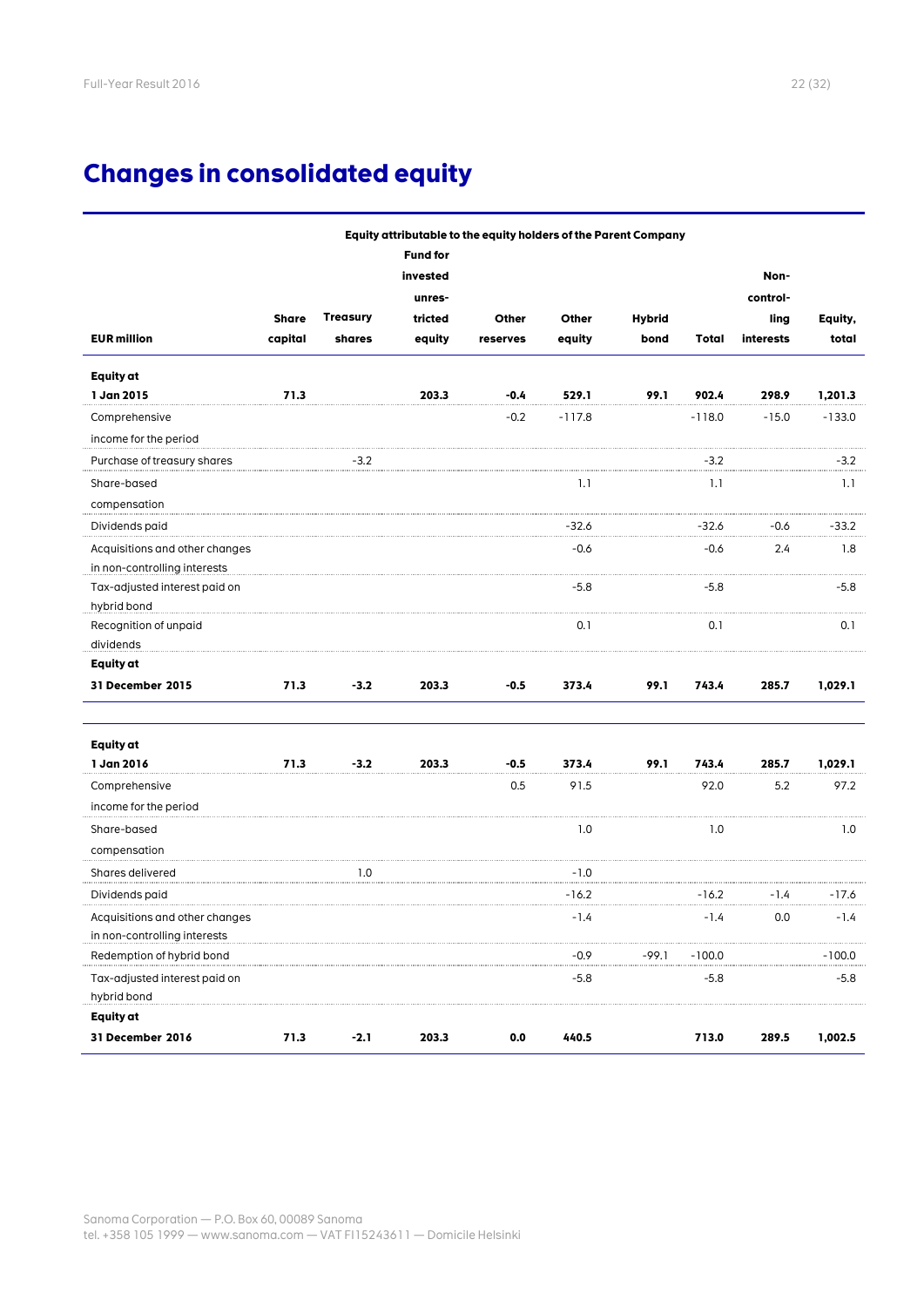# **Consolidated cash flow statement**

| <b>EUR million</b>                                                   | $1 - 12/$<br>2016 | $1 - 12/$<br>2015 |
|----------------------------------------------------------------------|-------------------|-------------------|
| <b>OPERATIONS</b>                                                    |                   |                   |
| Result for the period                                                | 116.0             | $-157.7$          |
| Adjustments                                                          |                   |                   |
| Income taxes                                                         | 41.2              | 6.3               |
| Financial income and expenses                                        | 37.0              | 27.6              |
| Share of results in equity-accounted investees                       | 2.4               | 34.8              |
| Depreciation, amortisation and impairment losses                     | 299.7             | 389.4             |
| Gains/losses on sales of non-current assets                          | $-19.5$           | 20.3              |
| Acquisitions of broadcasting rights and prepublication costs         | $-207.2$          | $-226.5$          |
| Other adjustments                                                    | 1.1               | 0.9               |
| Change in working capital                                            | $-47.9$           | $-1.2$            |
| Interest and other financial items paid                              | $-45.8$           | $-32.4$           |
| Taxes paid                                                           | $-23.4$           | $-36.0$           |
| <b>Cash flow from operations</b>                                     | 153.5             | 25.5              |
| <b>INVESTMENTS</b>                                                   |                   |                   |
| Acquisition of tangible and intangible assets                        | $-34.5$           | $-55.1$           |
| Operations acquired                                                  | $-21.8$           | $-9.5$            |
| Proceeds from sale of tangible and intangible assets                 | 3.0               | 3.1               |
| Operations sold                                                      | 43.1              | 66.3              |
| Loans granted                                                        | $-1.7$            | $-4.3$            |
| Repayments of loan receivables                                       | 3.5               | 6.3               |
| Interest received                                                    | 0.4               | 0.6               |
| Dividends received                                                   | 4.7               | 6.1               |
| <b>Cash flow from investments</b>                                    | $-3.4$            | 13.6              |
| <b>Cash flow before financing</b>                                    | 150.1             | 39.1              |
| <b>FINANCING</b>                                                     |                   |                   |
| Redemption of hybrid bond                                            | $-100.0$          |                   |
| Contribution by non-controlling interests                            | 0.0               | 0.1               |
| Purchase of treasury shares                                          |                   | $-3.2$            |
| Change in loans with short maturity                                  | 14.1              | 62.1              |
| Drawings of other loans                                              | 240.1             | 202.5             |
| Repayments of other loans and finance lease liabilities              | $-318.2$          | $-230.8$          |
| Interest paid on hybrid bond                                         | $-7.3$            | $-7.3$            |
| Dividends paid                                                       | $-17.6$           | $-33.2$           |
| <b>Cash flow from financing</b>                                      | $-188.9$          | $-9.7$            |
| CHANGE IN CASH AND CASH EQUIVALENTS ACCORDING TO CASH FLOW STATEMENT | $-38.8$           | 29.4              |
| Effect of exchange rate differences on cash and cash equivalents     | $-0.7$            | 1.1               |
| Net change in cash and cash equivalents                              | $-39.5$           | 30.5              |
| Cash and cash equivalents at the beginning of the period             | 82.5              | 52.0              |
| Cash and cash equivalents at the end of the period                   | 43.1              | 82.5              |

Cash and cash equivalents in cash flow statement include cash and cash equivalents less bank overdrafts.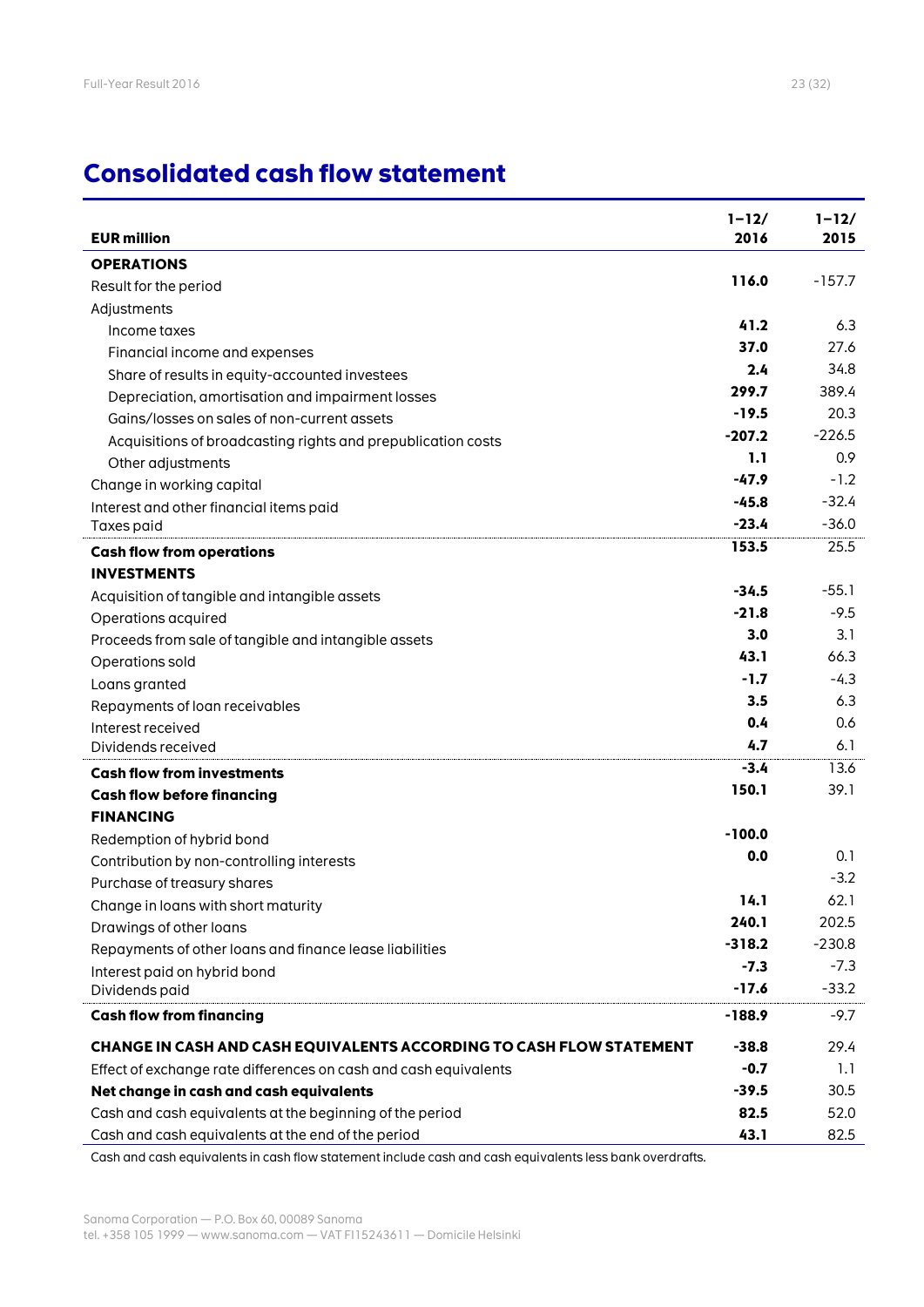# **Income statement by quarter**

| <b>EUR million</b>                                  | $1 - 3/$<br>2016 | $4 - 6/$<br>2016 | $7 - 9/$<br>2016 | $10 - 12/$<br>2016 | $1 - 3/$<br>2015 | $4 - 6/$<br>2015 | $7 - 9/$<br>2015 | $10 - 12/$<br>2015 |
|-----------------------------------------------------|------------------|------------------|------------------|--------------------|------------------|------------------|------------------|--------------------|
| <b>NET SALES</b>                                    | 353.1            | 449.7            | 438.1            | 398.1              | 380.2            | 469.0            | 458.3            | 409.3              |
| Other operating income                              | 21.8             | 5.6              | 4.7              | 7.8                | 20.0             | 11.6             | 4.9              | 0.8                |
| Materials and services                              | $-104.3$         | $-137.0$         | $-136.9$         | $-123.0$           | $-117.2$         | $-137.3$         | $-141.0$         | $-131.6$           |
| Employee benefit expenses                           | $-107.4$         | $-28.6$          | $-87.4$          | $-102.1$           | $-120.6$         | $-126.9$         | $-114.9$         | $-109.9$           |
| Other operating expenses                            | $-89.5$          | $-74.9$          | $-82.7$          | $-109.0$           | $-100.8$         | $-131.0$         | $-97.5$          | $-125.1$           |
| Share of results in joint ventures                  | 1.0              | 0.9              | 0.9              | $-2.8$             | 0.5              | 1.2              | $-24.0$          | $-11.9$            |
| Depreciation, amortisation and<br>impairment losses | $-71.6$          | $-74.2$          | $-61.7$          | $-92.2$            | $-73.1$          | $-77.2$          | $-76.1$          | $-163.0$           |
| <b>OPERATING PROFIT</b>                             | 3.1              | 141.7            | 75.1             | $-23.2$            | $-10.9$          | 9.4              | 9.8              | $-131.3$           |
| Share of results in associated                      | 0.1              | $-0.2$           | $-0.4$           | $-2.0$             | 0.0              | 1.4              | 0.0              | $-2.0$             |
| companies                                           |                  |                  |                  |                    |                  |                  |                  |                    |
| Financial income                                    | 9.2              | 0.4              | 1.0              | 0.0                | 18.6             | $-2.6$           | 4.6              | 5.5                |
| <b>Financial expenses</b>                           | $-17.9$          | $-9.4$           | $-7.1$           | $-13.2$            | $-20.9$          | $-6.8$           | $-11.8$          | $-14.2$            |
| <b>RESULT BEFORE TAXES</b>                          | $-5.5$           | 132.5            | 68.6             | $-38.4$            | $-13.2$          | 1.3              | 2.5              | $-142.0$           |
| Income taxes                                        | 5.4              | $-35.6$          | $-17.3$          | 6.3                | 5.0              | $-16.0$          | $-5.9$           | 10.7               |
| <b>RESULT FOR THE PERIOD</b>                        | $-0.1$           | 96.9             | 51.3             | $-32.1$            | $-8.2$           | $-14.7$          | $-3.4$           | $-131.4$           |
| <b>Result attributable to:</b>                      |                  |                  |                  |                    |                  |                  |                  |                    |
| Equity holders of the Parent                        | 0.0              | 93.8             | 48.8             | $-31.8$            | $-8.2$           | $-17.7$          | $-5.4$           | $-111.4$           |
| Company                                             |                  |                  |                  |                    |                  |                  |                  |                    |
| Non-controlling interests                           | $-0.1$           | 3.1              | 2.5              | $-0.3$             | 0.0              | 3.0              | 2.0              | $-20.0$            |
| Earnings per share for result attributable          |                  |                  |                  |                    |                  |                  |                  |                    |
| to the equity holders of the Parent Company:        |                  |                  |                  |                    |                  |                  |                  |                    |
| Earnings per share, EUR                             | $-0.01$          | 0.57             | 0.29             | $-0.20$            | $-0.06$          | $-0.12$          | $-0.04$          | $-0.69$            |
| Diluted earnings per share, EUR                     | $-0.01$          | 0.57             | 0.29             | $-0.20$            | $-0.06$          | $-0.12$          | $-0.04$          | $-0.69$            |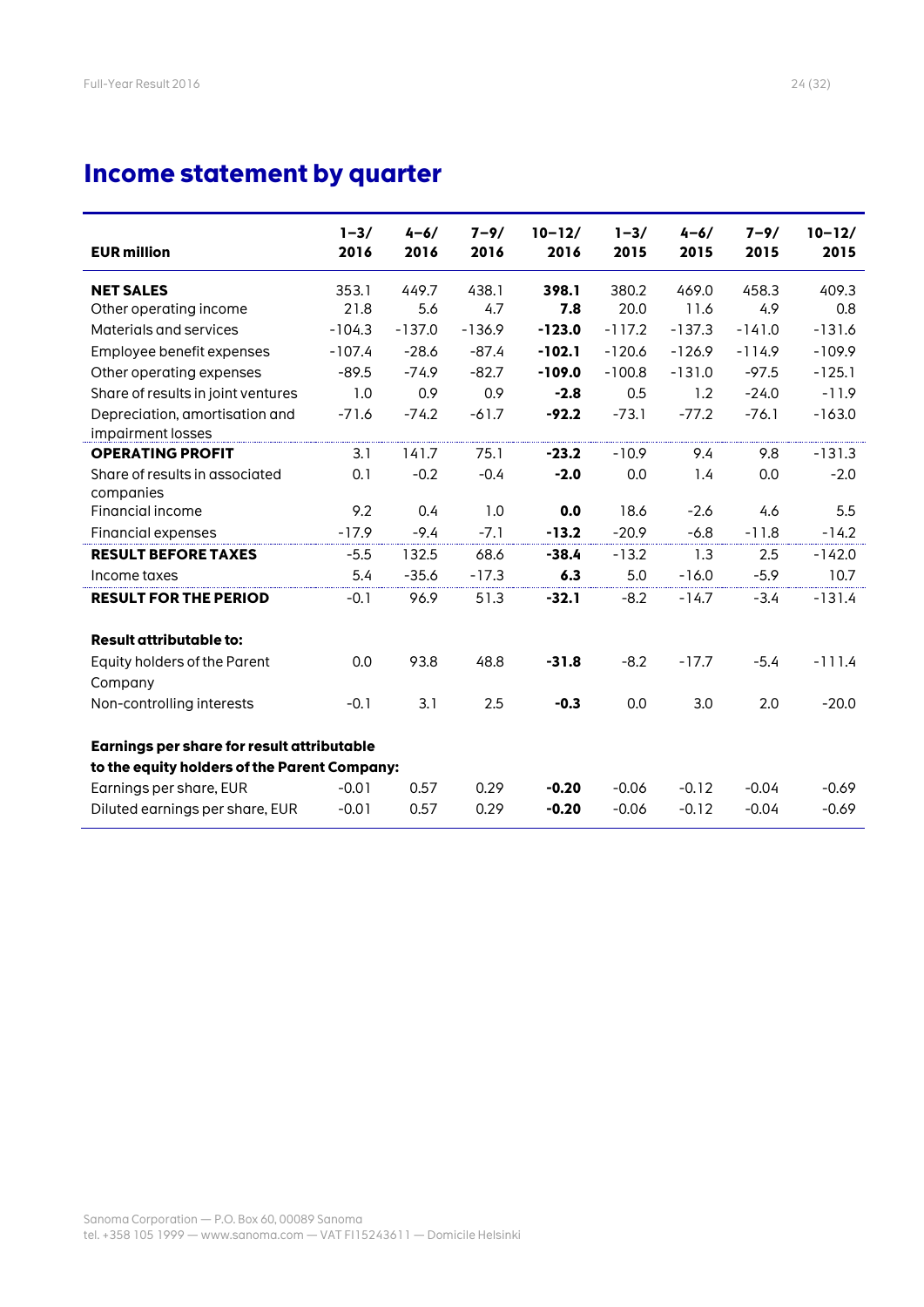# **Net sales by strategic business unit by quarter**

| <b>EUR million</b>                  | $1 - 3/$<br>2016 | $4 - 6/$<br>2016 | $7 - 9/$<br>2016 | $10 - 12/$<br>2016 | $1 - 3/$<br>2015 | $4 - 6/$<br>2015 | $7 - 9/$<br>2015 | $10 - 12/$<br>2015 |
|-------------------------------------|------------------|------------------|------------------|--------------------|------------------|------------------|------------------|--------------------|
| <b>MEDIA BENE</b>                   |                  |                  |                  |                    |                  |                  |                  |                    |
| Digital                             | 68.2             | 82.3             | 71.4             | 97.1               | 67.1             | 83.9             | 70.6             | 94.9               |
| Print                               | 87.1             | 92.1             | 85.5             | 88.9               | 105.6            | 109.4            | 102.6            | 102.3              |
| Other                               | 20.4             | 28.3             | 22.8             | 32.0               | 16.8             | 22.7             | 23.1             | 30.4               |
| <b>Total</b>                        | 175.6            | 202.6            | 179.7            | 218.0              | 189.5            | 216.0            | 196.4            | 227.6              |
| <b>MEDIA FINLAND</b>                |                  |                  |                  |                    |                  |                  |                  |                    |
| Digital                             | 58.3             | 63.5             | 52.2             | 64.0               | 50.0             | 56.9             | 46.6             | 59.3               |
| Print                               | 85.3             | 85.9             | 80.4             | 87.2               | 90.5             | 89.7             | 84.8             | 92.0               |
| Other                               | 0.9              | 0.8              | 1.3              | 1.2                | 2.5              | $-0.9$           | 0.5              | 0.9                |
| <b>Total</b>                        | 144.5            | 150.1            | 133.8            | 152.4              | 143.0            | 145.7            | 131.9            | 152.2              |
| <b>LEARNING</b>                     |                  |                  |                  |                    |                  |                  |                  |                    |
| Netherlands                         | 19.7             | 42.4             | 25.8             | 6.5                | 21.5             | 39.9             | 27.5             | 6.4                |
| Poland                              | 4.5              | 8.2              | 50.1             | 8.0                | 6.7              | 12.8             | 56.6             | 7.7                |
| Finland                             | 3.2              | 24.9             | 14.5             | 5.5                | 3.8              | 25.5             | 11.0             | 3.4                |
| Belgium                             | 1.4              | 15.3             | 24.1             | 4.0                | 1.5              | 14.3             | 16.3             | 3.2                |
| Sweden                              | 4.1              | 6.5              | 10.2             | 4.3                | 4.1              | 5.7              | 10.2             | 3.4                |
| Other companies and<br>eliminations | $-0.1$           | $-0.3$           | 0.0              | $-0.2$             | $-0.1$           | $-0.2$           | $-0.3$           | $-0.4$             |
| <b>Total</b>                        | 32.9             | 97.1             | 124.7            | 28.0               | 37.5             | 98.0             | 121.2            | 23.7               |
| <b>OTHER AND ELIMINATIONS</b>       |                  |                  |                  |                    |                  |                  |                  |                    |
| Russia & CEE                        | 0.2              | 0.0              | 0.0              | 0.0                | 2.5              | 2.5              | 1.3              | 0.3                |
| Other operations                    | 0.0              | 0.0              | 0.0              | 0.0                | 8.2              | 6.9              | 7.7              | 5.8                |
| Eliminations                        | $-0.1$           | $-0.1$           | $-0.1$           | $-0.3$             | $-0.6$           | $-0.1$           | $-0.1$           | $-0.3$             |
| <b>Total</b>                        | 0.1              | $-0.1$           | $-0.1$           | $-0.3$             | 10.2             | 9.3              | 8.8              | 5.8                |
| <b>Total</b>                        | 353.1            | 449.7            | 438.1            | 398.1              | 380.2            | 469.0            | 458.3            | 409.3              |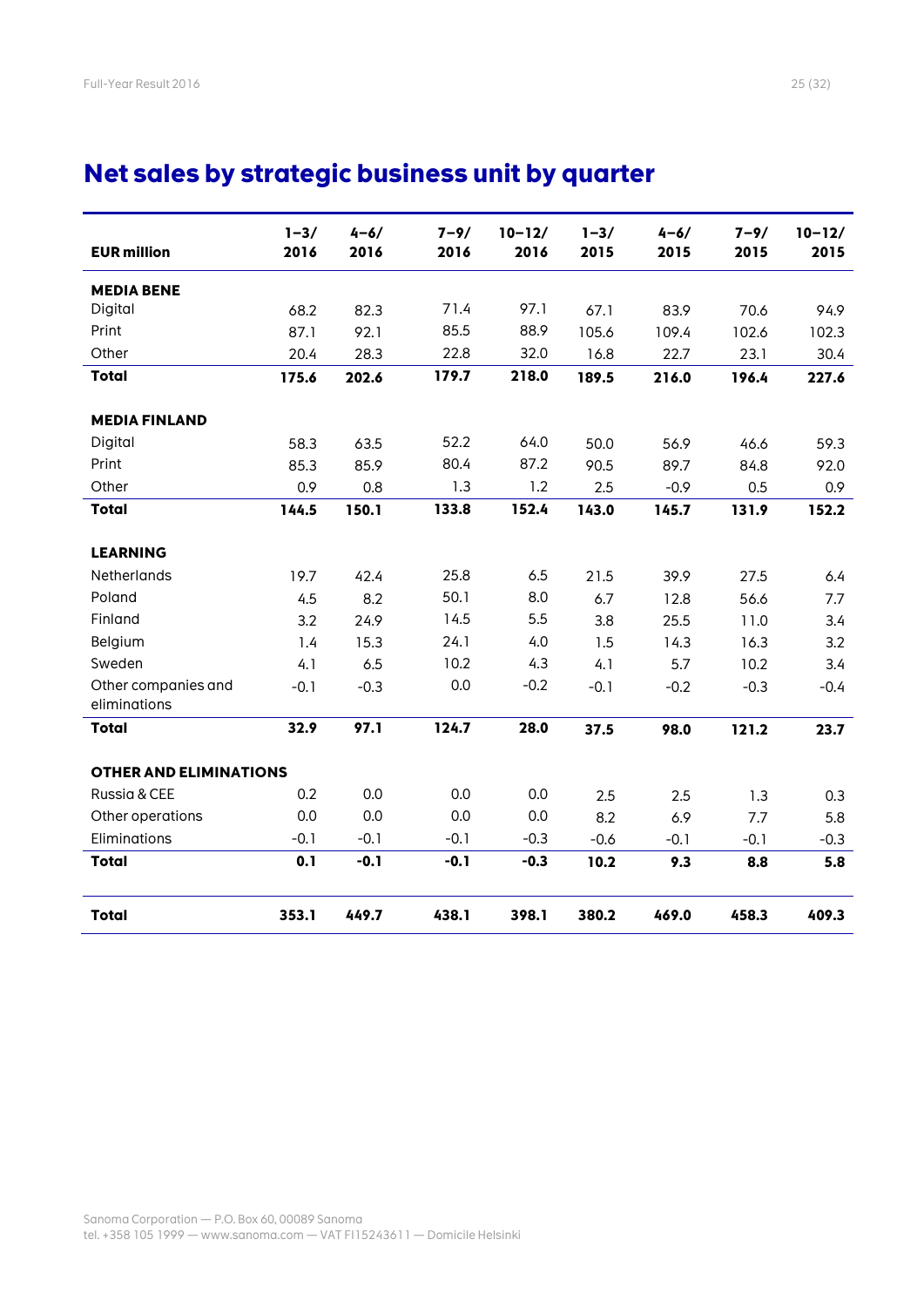# **Net sales by strategic business unit by year**

| <b>EUR million</b>               | $1 - 12/$<br>2016 | $1 - 12/$<br>2015 |
|----------------------------------|-------------------|-------------------|
| <b>MEDIA BENE</b>                |                   |                   |
| Digital                          | 318.9             | 316.6             |
| Print                            | 353.5             | 419.9             |
| Other                            | 103.5             | 93.0              |
| <b>Total</b>                     | 775.9             | 829.5             |
| <b>MEDIA FINLAND</b>             |                   |                   |
| Digital                          | 237.9             | 212.8             |
| Print                            | 338.9             | 356.9             |
| Other                            | 4.1               | 3.0               |
| <b>Total</b>                     | 580.9             | 572.8             |
| <b>LEARNING</b>                  |                   |                   |
| Netherlands                      | 94.4              | 95.3              |
| Poland                           | 70.8              | 83.9              |
| Finland                          | 48.1              | 43.6              |
| Belgium                          | 44.8              | 35.2              |
| Sweden                           | 25.1              | 23.3              |
| Other companies and eliminations | $-0.6$            | $-1.1$            |
| <b>Total</b>                     | 282.6             | 280.3             |
| <b>OTHER AND ELIMINATIONS</b>    |                   |                   |
| Russia & CEE                     | 0.2               | 6.6               |
| Other operations                 | 0.0               | 28.7              |
| Eliminations                     | $-0.6$            | $-1.1$            |
| <b>Total</b>                     | $-0.3$            | 34.2              |
| <b>Total</b>                     | 1,639.1           | 1,716.7           |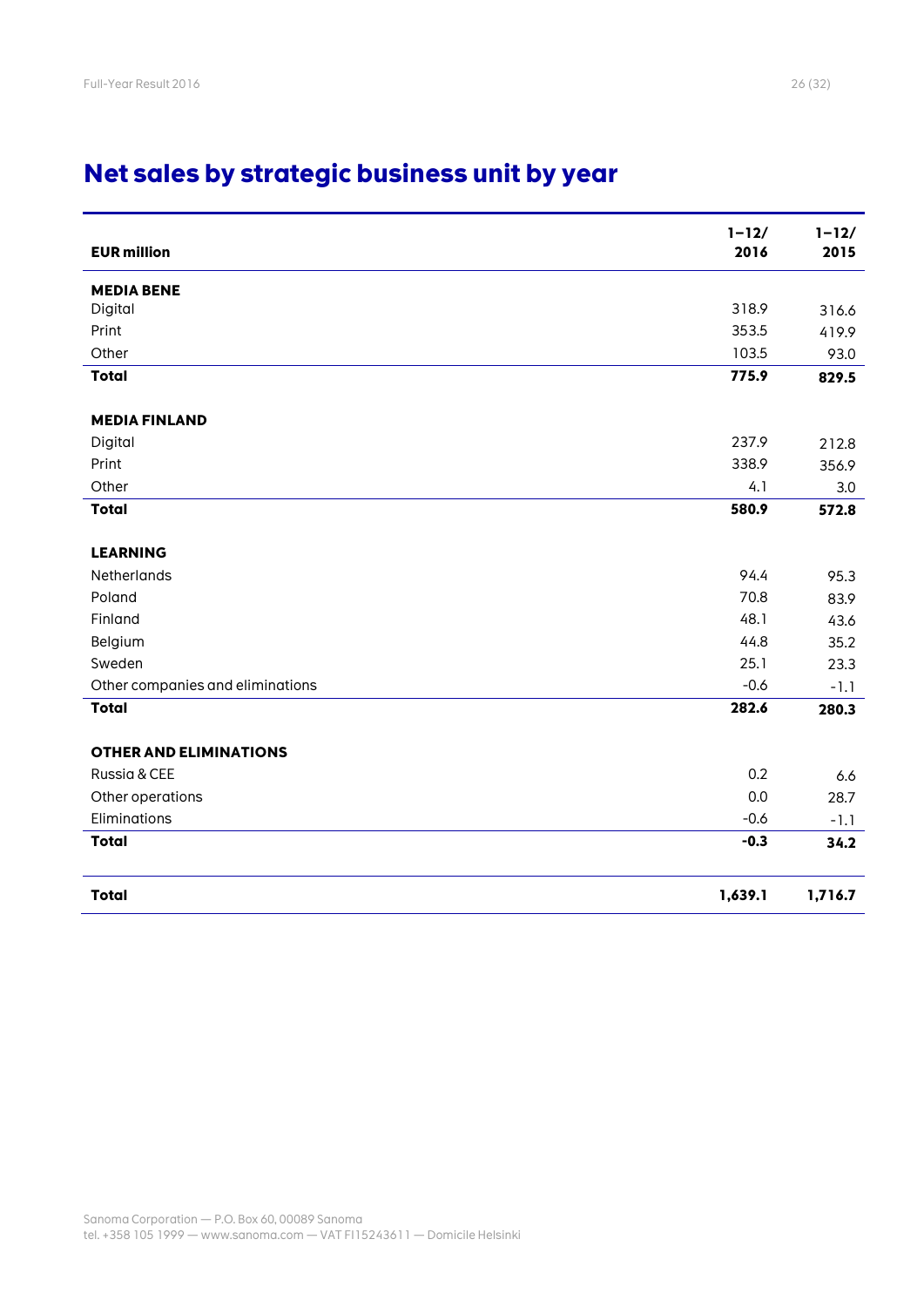| <b>EUR million</b>                  | $1 - 3/$<br>2016 | $4 - 6/$<br>2016 | $7 - 9/$<br>2016 | $10 - 12/$<br>2016 | $1 - 3/$<br>2015 | $4 - 6/$<br>2015 | $7 - 9/$<br>2015 | $10 - 12/$<br>2015 |
|-------------------------------------|------------------|------------------|------------------|--------------------|------------------|------------------|------------------|--------------------|
| Media BeNe                          | l 1.4            | 53.9             | 24.0             | 11.2               | 2.7              | 29.6             | 17.2             | $-72.3$            |
| Media Finland                       | 10.1             | 17.5             | 9.6              | 4.0                | 13.1             | $-1.8$           | $-11.7$          | $-7.6$             |
| Learning                            | $-11.1$          | 63.8             | 48.8             | $-34.0$            | $-12.8$          | 31.5             | 48.8             | $-34.3$            |
| Other companies and<br>eliminations | $-7.3$           | 6.5              | $-7.3$           | $-4.4$             | $-13.9$          | $-49.9$          | $-44.5$          | $-17.1$            |
| <b>Total</b>                        | 3.1              | 141.7            | 75.1             | $-23.2$            | $-10.9$          | 9.4              | 9.8              | $-131.3$           |

# **Operating profit by strategic business unit by quarter**

# **Operating profit by strategic business unit by year**

| <b>EUR million</b>               | $1 - 12/$<br>2016 | $1 - 12/$<br>2015 |
|----------------------------------|-------------------|-------------------|
| Media BeNe                       | 100.6             | $-22.8$           |
| Media Finland                    | 41.3              | $-8.1$            |
| Learning                         | 67.4              | 33.1              |
| Other companies and eliminations | $-12.6$           | $-125.4$          |
| <b>Total</b>                     | 196.6             | $-123.1$          |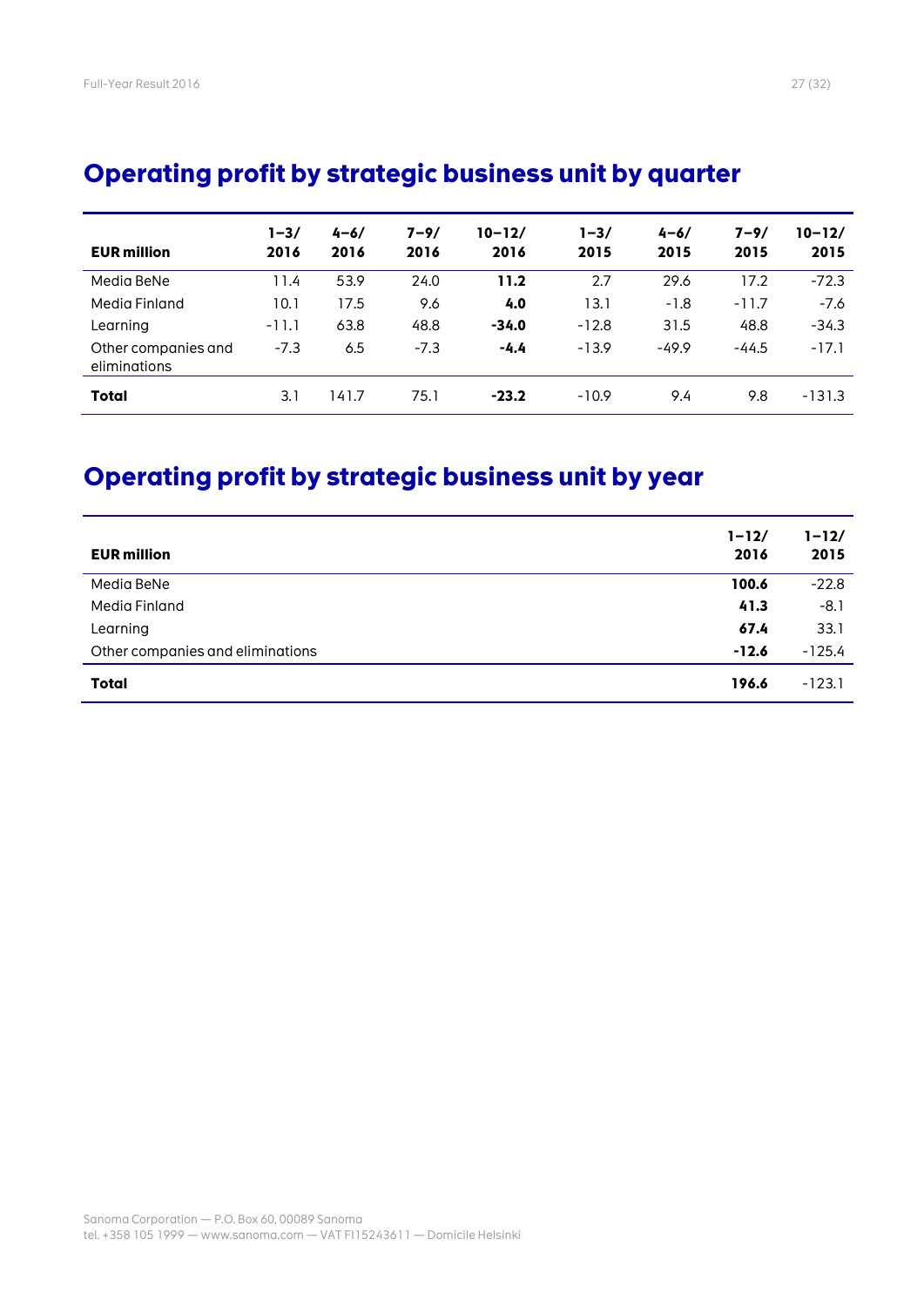| <b>EUR million</b>                  | $1 - 3/$<br>2016 | $4 - 6/$<br>2016 | $7 - 9/$<br>2016 | $10 - 12/$<br>2016 | 1-3/<br>2015 | $4 - 6/$<br>2015 | $7 - 9/$<br>2015 | $10 - 12/$<br>2015 |
|-------------------------------------|------------------|------------------|------------------|--------------------|--------------|------------------|------------------|--------------------|
| Media BeNe                          | 7.4              | 29.6             | 21.8             | 26.8               | 5.8          | 27.1             | 20.1             | 10.9               |
| Media Finland                       | 11.0             | 19.0             | 10.2             | 9.3                | $-2.1$       | $-2.5$           | 2.0              | 15.6               |
| Learning                            | $-10.9$          | 41.1             | 50.5             | $-23.8$            | $-12.7$      | 32.4             | 49.5             | $-24.6$            |
| Other companies and<br>eliminations | $-5.6$           | $-2.8$           | $-4.8$           | $-10.8$            | $-10.8$      | $-7.5$           | $-9.1$           | $-10.4$            |
| <b>Total</b>                        | 1.9              | 86.9             | 77.7             | 1.4                | $-19.8$      | 49.5             | 62.4             | -8.4               |

# **Operational EBIT by strategic business unit by quarter**

# **Operational EBIT by strategic business unit by year**

| <b>EUR million</b>               | $1 - 12/$<br>2016 | $1 - 12/$<br>2015 |
|----------------------------------|-------------------|-------------------|
|                                  |                   |                   |
| Media BeNe                       | 85.6              | 63.9              |
| Media Finland                    | 49.5              | 13.0              |
| Learning                         | 56.8              | 44.6              |
| Other companies and eliminations | $-24.0$           | $-37.8$           |
| <b>Total</b>                     | 167.9             | 83.7              |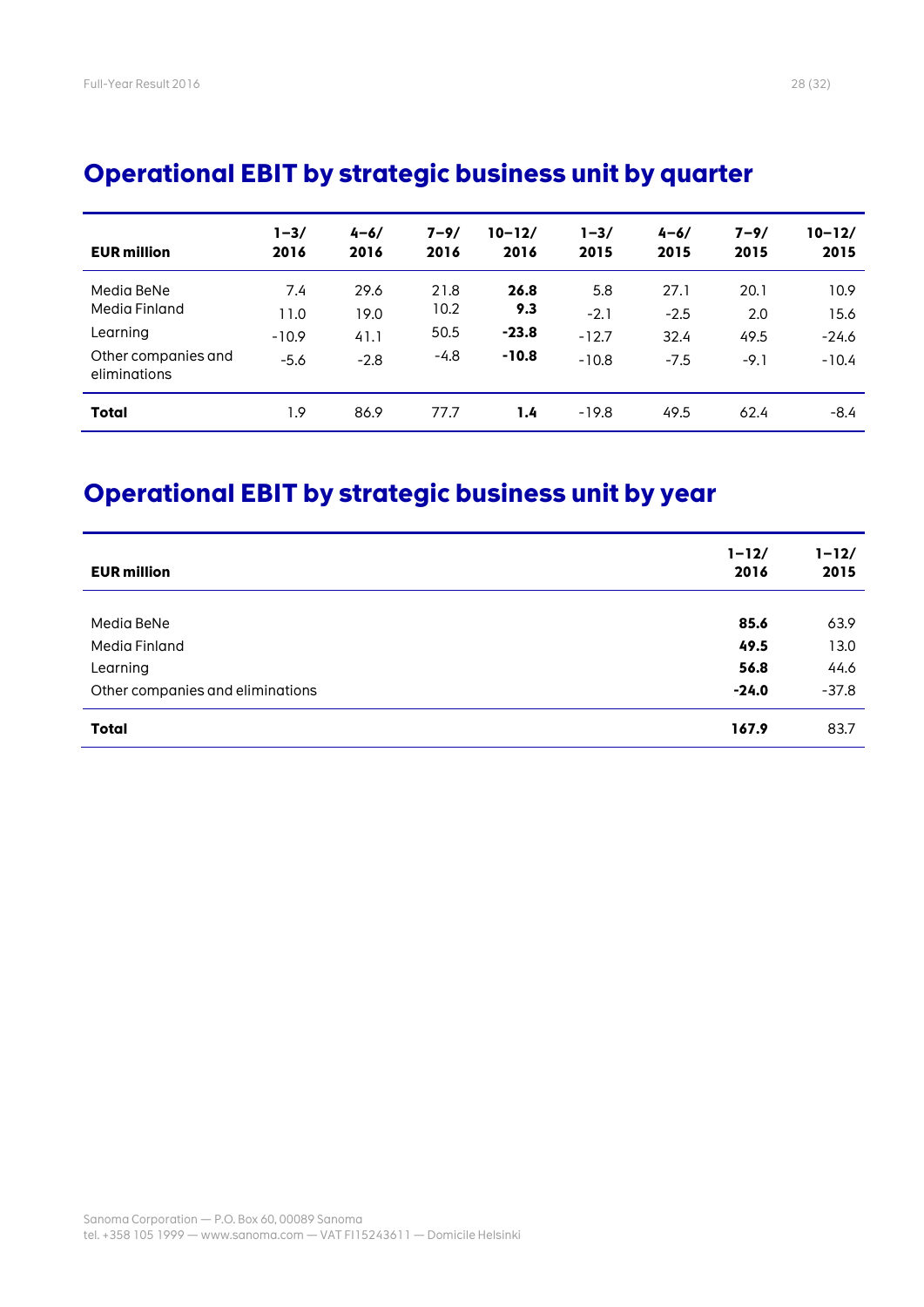In 2016, Sanoma Group included two reportable segments: Consumer Media and Learning. Consumer Media is combined of two strategic business units in 2016: Sanoma Media BeNe and Sanoma Media Finland. Consumer Media is responsible for magazines, TV operations and newspapers, with operations in Finland, the Netherlands and Belgium. The segment also has a great variety of online and mobile services. Learning is a leading European provider of multichannel learning solutions. Learning's main markets are Belgium, Finland, the Netherlands, Poland and Sweden. In addition to the Group eliminations, column unallocated/eliminations includes non-core operations, head office functions, real estate companies as well as items not allocated to segments. Segment assets do not include cash and cash equivalents, interest-bearing receivables, tax receivables and deferred tax receivables. Transactions between segments are based on market prices.

|                                          |                   |          | Unallocated/ |         |
|------------------------------------------|-------------------|----------|--------------|---------|
| <b>EUR million</b>                       | Consumer<br>Media | Learning | eliminations | Total   |
| External net sales                       | 1.356.4           | 282.5    | 0.3          | 1,639.1 |
| Internal net sales                       | 0.4               | 0.1      | $-0.5$       |         |
| Net sales, total                         | 1,356.7           | 282.6    | $-0.2$       | 1,639.1 |
| <b>Operating profit</b>                  | 141.8             | 67.4     | $-12.6$      | 196.6   |
| <b>Operational EBIT</b>                  | 135.1             | 56.8     | $-24.0$      | 167.9   |
| Share of results in associated companies | $-1.9$            | $-0.4$   | $-0.2$       | $-2.4$  |
| Financial income                         |                   |          | 10.5         | 10.5    |
| Financial expenses                       |                   |          | -47.5        | -47.5   |
| <b>Result before taxes</b>               |                   |          |              | 157.2   |
| Segment assets                           | 1.978.2           | 505.0    | 43.7         | 2.526.9 |

# **Sanoma segments 1.1.–31.12.2016**

# **Sanoma segments 1.1.–31.12.2015**

|                                          |                   |              | Unallocated/   |          |
|------------------------------------------|-------------------|--------------|----------------|----------|
| <b>EUR million</b>                       | Consumer<br>Media | Learning     | eliminations   | Total    |
| External net sales<br>Internal net sales | 1.401.9<br>0.3    | 280.3<br>0.0 | 34.5<br>$-0.3$ | 1,716.7  |
| Net sales, total                         | 1,402.2           | 280.3        | 34.2           | 1,716.7  |
| <b>Operating profit</b>                  | $-30.9$           | 33.1         | $-125.4$       | $-123.1$ |
| <b>Operational EBIT</b>                  | 76.9              | 44.6         | $-37.8$        | 83.7     |
| Share of results in associated companies | $-0.7$            | 0.0          | 0.0            | $-0.7$   |
| Financial income                         |                   |              | 26.1           | 26.1     |
| Financial expenses                       |                   |              | $-53.7$        | $-53.7$  |
| <b>Result before taxes</b>               |                   |              |                | $-151.4$ |
| Segment assets                           | 2,061.7           | 483.2        | 68.2           | 2,613.1  |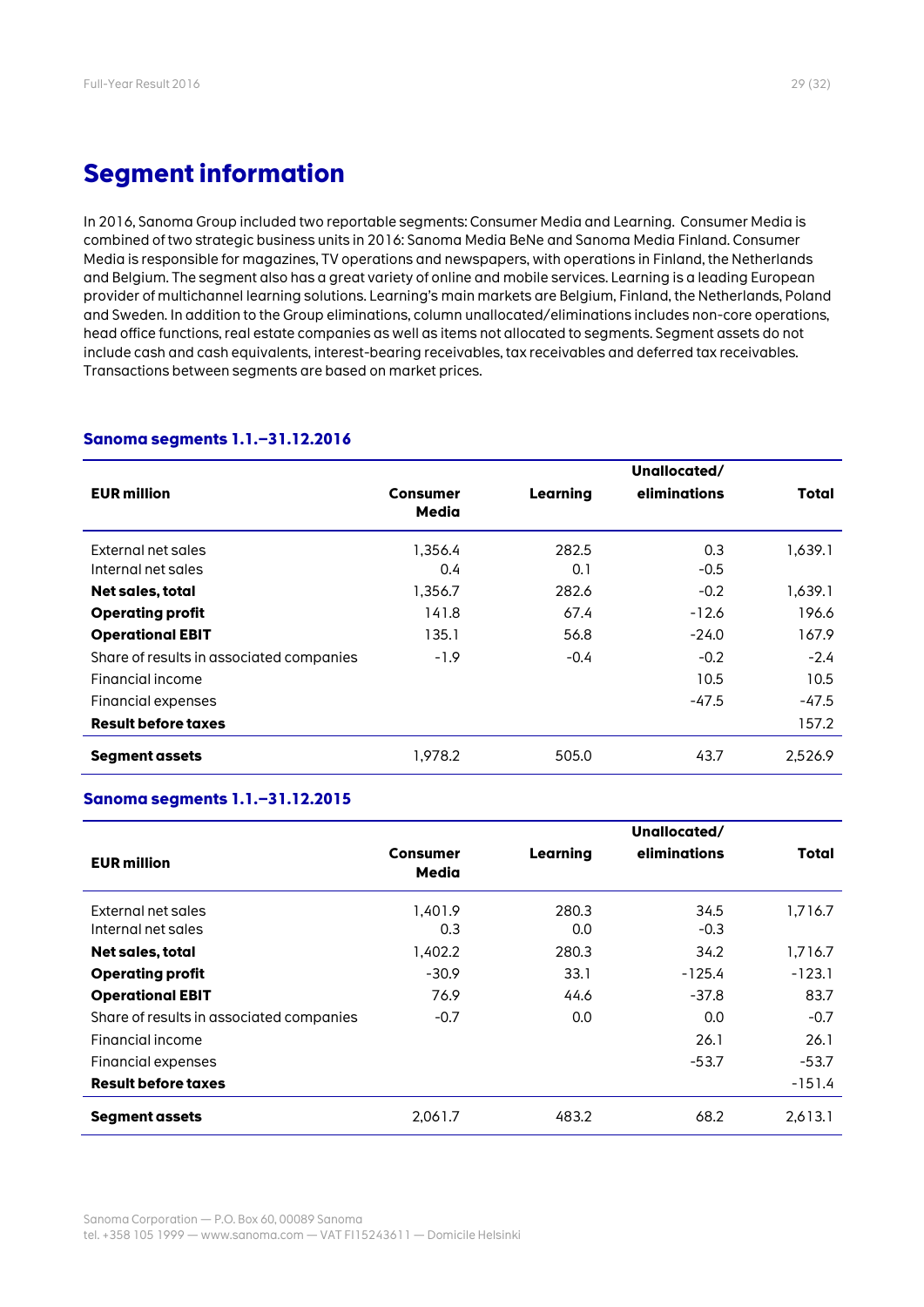| <b>EUR million</b>                             | 31.12.2016 | 31.12.2015 |
|------------------------------------------------|------------|------------|
| Carrying amount at the beginning of the period | 69.4       | 94.4       |
| Increases                                      | 8.4        | 14.2       |
| Acquisition of operations                      | 0.5        | 0.0        |
| Decreases                                      | $-1.3$     | $-2.0$     |
| Disposal of operations                         | $-2.6$     | $-13.7$    |
| Depreciation for the period                    | $-16.8$    | $-20.3$    |
| Impairment losses for the period               | 0.0        | $-1.6$     |
| Transfer to assets classified as held for sale |            | $-0.1$     |
| Exchange rate differences and other changes    | 0.1        | $-1.5$     |
| Carrying amount at the end of the period       | 57.8       | 69.4       |

# **Changes in property plant and equipment**

The Group had no commitments for acquisition of property, plant and equipment at the end of the reporting period or in the comparative period.

At the end of the reporting period, the commitments for acquisition of intangible assets (film and TV broadcasting rights included) were EUR 167.1 million (2015: 202.3).

# **Effect of acquisitions on the consolidated balance sheet**

| <b>EUR million</b>                                                                                                        | $1 - 12/$<br>2016 | $1 - 12/$<br>2015 |
|---------------------------------------------------------------------------------------------------------------------------|-------------------|-------------------|
| Acquisition costs                                                                                                         | 27.2              | 5.7               |
| Non-controlling interests, based on the proportionate interest in<br>the recognised amounts of the assets and liabilities | 0.0               | 2.2               |
| Fair value of previously held interest                                                                                    | 2.2               | 2.8               |
| Fair value of acquired net assets                                                                                         | $-11.6$           | $-5.3$            |
| Recognised in equity                                                                                                      | $-1.9$            | $-0.6$            |
| <b>Goodwill from the acquisitions</b>                                                                                     | 15.9              | 4.9               |

In 2016, Sanoma invested EUR 27.2 million in business acquisitions. The impact of each individual acquisition on the Group's assets and liabilities was minor. The combined effect of the acquisitions since the acquisition date on the Group's net sales amounted to EUR 13.0 million, and on operating profit EUR -4.3 million. Business acquisitions have been described in paragraph Investments, acquisitions and divestments on page 7.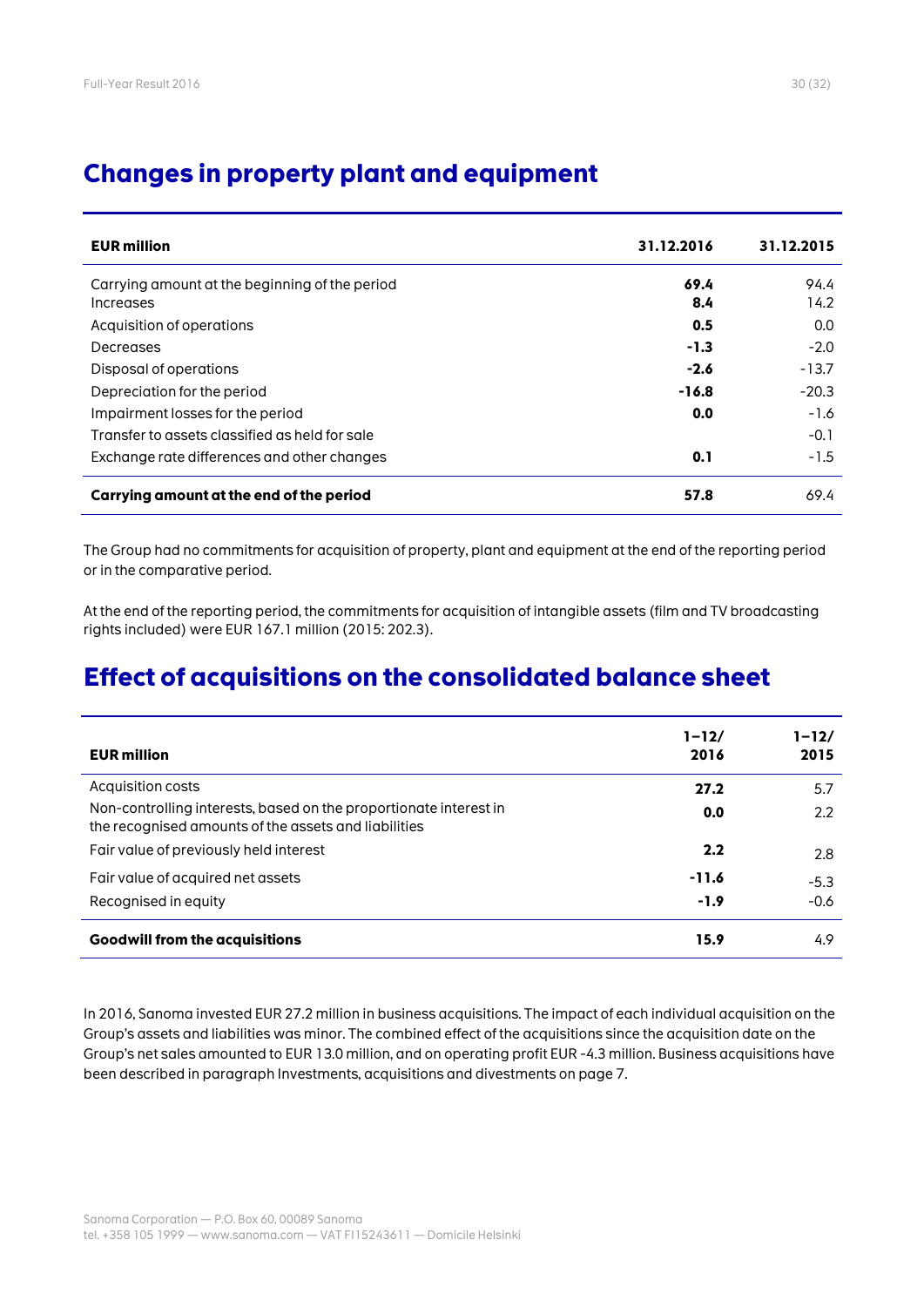# **Contingent liabilities**

| <b>EUR million</b>                       | 31.12.2016 | 31.12.2015 |
|------------------------------------------|------------|------------|
| <b>Contingencies for own commitments</b> |            |            |
| Mortgages                                |            | 10.6       |
| Pledges                                  | 2.4        | 2.4        |
| Other items                              | 25.0       | 25.6       |
| Total                                    | 27.4       | 38.6       |
| <b>Other contingencies</b>               |            |            |
| Operating lease liabilities              | 298.2      | 323.7      |
| Royalties                                | 14.6       | 12.5       |
| Other items                              | 71.2       | 69.9       |
| Total                                    | 384.0      | 406.0      |
| Total                                    | 411.4      | 444.7      |

### **Interest on hybrid bond**

On 12 December 2013, Sanoma issued a hybrid bond of EUR 100 million. Sanoma redeemed the hybrid bond on 12 December 2016 for the full outstanding amount in accordance with the terms and conditions of the hybrid bond. At the end of the comparative period the unpaid interest on the hybrid bond was EUR 0.4 million.

# **Derivative instruments**

| <b>EUR million</b>                                                        | 31.12.2016 | 31.12.2015 |
|---------------------------------------------------------------------------|------------|------------|
| <b>Fair values</b><br>Interest rate derivatives (incl. accrued interests) |            |            |
| Interest rate swaps                                                       | $-0.4$     | $-1.6$     |
| <b>Currency derivatives</b>                                               |            |            |
| Forward contracts                                                         | 6.3        | 8.0        |
| <b>Nominal values</b><br>Interest rate derivatives                        |            |            |
| Interest rate swaps                                                       | 100.0      | 200.0      |
| <b>Currency derivatives</b><br>Forward contracts                          | 82.1       | 100.2      |

The fair value of the foreign currency forward contracts is determined using forward exchange market rates at the balance sheet date. The fair value of the interest rate swaps is calculated as the present value of the estimated future cash flows.